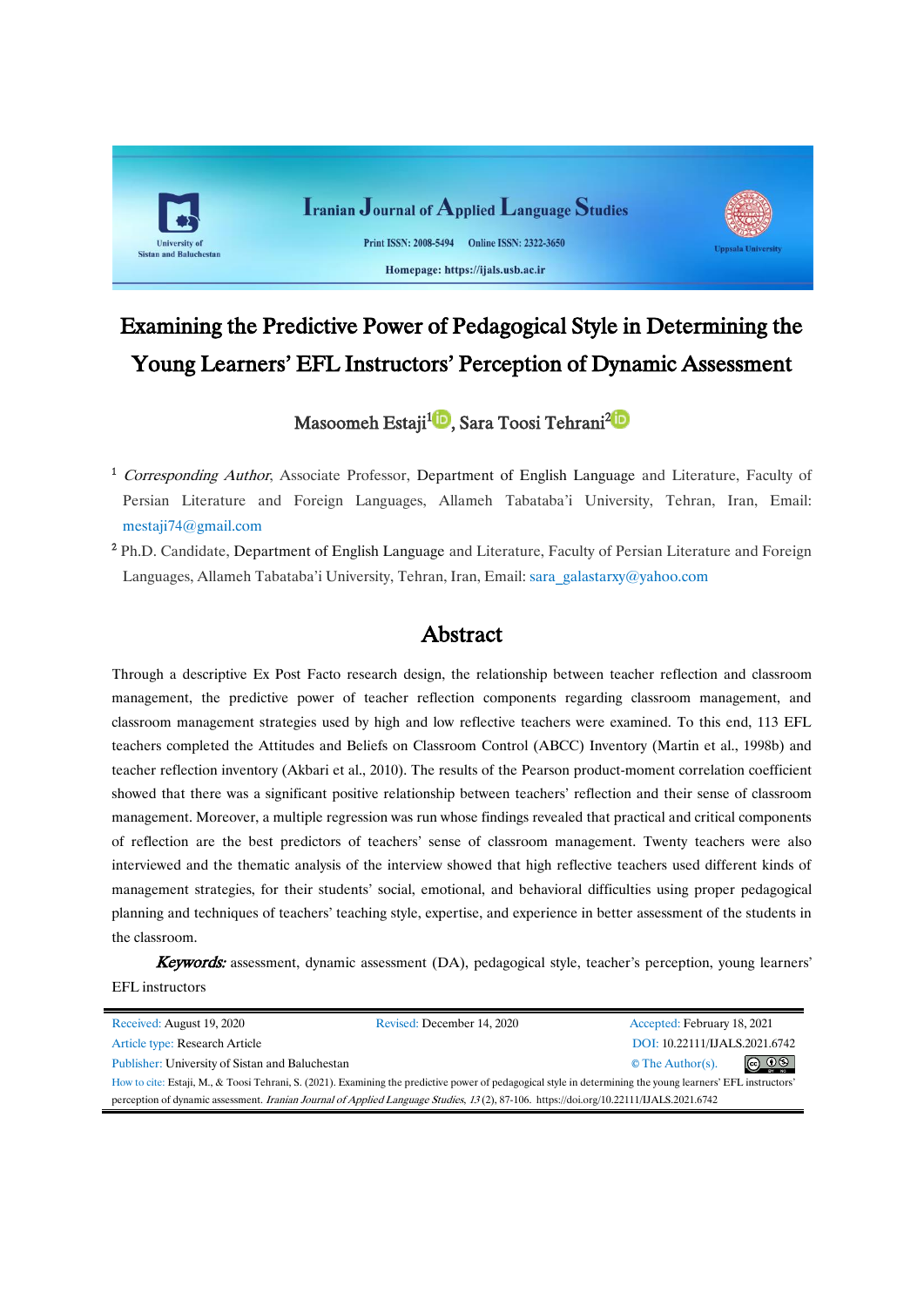# 1. Introduction

Classroom management capability is one of the salient features of a typical teacher. Brophy (2006) defines classroom management as "actions taken by the teacher to establish order, engage students or elicit their cooperation" (p. 103). In particular, management refers to the skills in the organization and presentation of lessons in such a way that all pupils are actively engaged in learning. This requires an ability to analyze different elements and phases of a lesson, for the sake of selection and presentation of appropriate materials, and to reduce sources of friction (Laslett & Smith, 2002). As stated in Jones (1996), Evertson and Weinstein (2006), and Marzano and Marzano (2003), to have an effective control of the classroom and students' behavior, teachers should maintain a considerate relationship with the students, give appropriate instructions to improve the students' learning and their level of engagement in the classroom, train autonomous learners through improving the students' social skills, and intervene whenever needed to solve the behavioral problems.

Classroom management practices can be improved through studying the special strategies of conducting a class, observing other teachers in their classrooms, and noticing what others successfully do. Therefore, every teacher with every proficiency and experience level can improve his/her way of managing a classroom. Many effective teachers develop their own personal management practices and their own created strategies and not just blindly follow theories written in different books. Among many factors influencing classroom management procedure, one of the most important ones to mention is the teacher's reflection. As stated by Pollard and Collins (2005, p. 4) "Teaching is a complex and highly skilled activity which, above all, requires classroom teachers to exercise judgment in deciding how to act". Reflection is both a means of learning and teaching. In this regard, reflection as a current phenomenon has been focused in teacher education both in terms of improvement and devotion to the professionalism. According to Schön (1987), reflective practitioners are the ones who have artistry to react to any puzzling event in the right manner by thinking critically and generating possible outcomes. Fortunately, in recent decades, some studies have been done on the importance of teacher's reflection and their effectiveness.

Although there are some studies on this topic in the Iranian EFL context, the studies have raised various questions for follow-up. Many factors influence the teacher's sense of classroom management that relate to the teachers and learners (Salehizadeh et al., 2020). Considering teachers as a core element in the classroom, teacher's reflection is an important personality factor of teachers. Although there are many studies regarding teacher's reflection, there is not any research in Iran to see if teacher reflection can predict EFL teachers' classroom management. Owing to the dearth of research studies on English language classroom management, this study intends to examine if the components of teacher's reflection can predict teacher's sense of classroom management. Further, it explores the strategies that high and low reflective teachers use to control the students' behavior in the classroom. In other words, the purpose is to illuminate the strategies used by high and low reflective teachers in the context of Iran.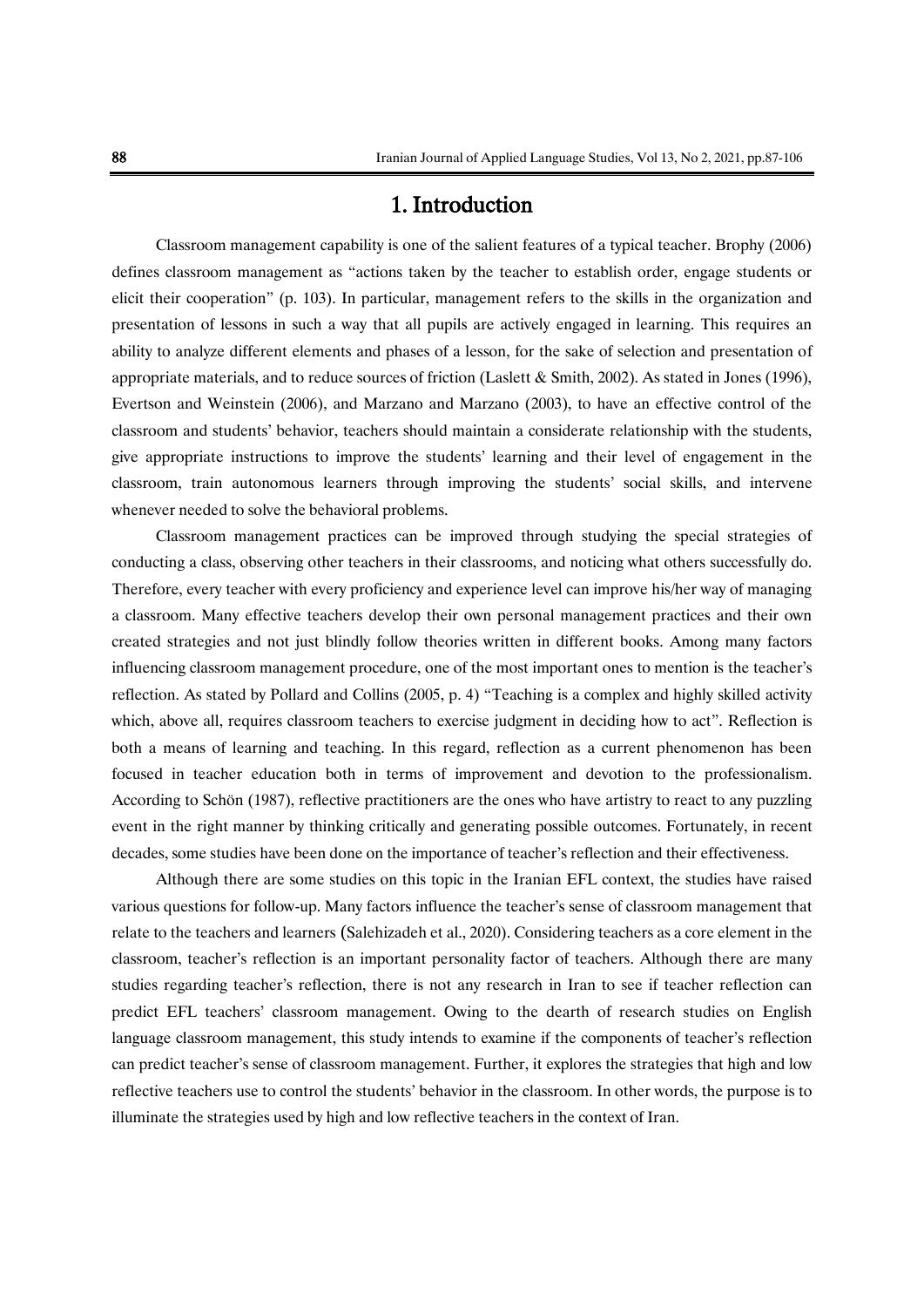# 2. Literature Review

The notion of classroom management was not theorized in advance and there was not any peculiar ideology behind that. The researchers had just paid attention to its practical aspects in controlling the classroom (Babad, 2009). Nault (1994, p. 15) defines classroom management as "the set of planned and sequenced acts performed by the instructor in order to produce learning" (as cited in Pozo & Luisa, 2003). According to Nault (4991), classroom management revolves around three main themes: The planning of teaching-learning situations, the organization of classroom functioning, and control during the action. These topics are goals of the reflective act and happen before (pro-active phase) action, during (active phase), and after (retro-active phase) action in the classroom.

Since the beginning of the 1980s, reflection and reflective practices have been the main theme of many teacher training programs, especially in English speaking countries like the USA, England, and Canada. By a profound look at the reflection, one can detect reflection through self-analysis in the works of ancient philosophers like Aristotle, Plato, and Socrates who were the creators of "educational thinking" philosophy (Cornford, 2002). As Dewey (1933, as cited in Jay & Johnson, 2002, p. 74) defines, reflective action is "the active, persistent, and careful consideration of any belief or supposed form of knowledge in the light of the grounds that support it and the further conclusions to which it tends" (p. 9).

As Pozo and Luisa (2003, p. 74) asserted, "reflective thought in classroom management is a reflection about the set of demands which lead to precise actions in the classroom." In other words, reflective thought refers to all practices in the classroom situation which aims to enhance awareness of past and future acts through reactive or simultaneous reflection. In a comprehensive study, Pozo and Luisa (2003) proposed an instrument for classroom management that encouraged reflective practice through the work of Nault and Levveille (1997). Nault (1994; as cited in Pozo & Luisa, 2003) selected a reflective model for classroom management for Nault believed it may lead to the teachers' professional development in classroom management. In his opinion, observing the professional gestures used in the classroom and a guided reflection are two means of improving a peculiar teaching situation.

By practicing classroom management, the teacher can benefit from "reflective thought". Hence, analyzing the situation and the practices through reflective thought assists the development and mastery of classroom management. Pozo and Luisa (2003) designed a questionnaire on classroom management in Early Childhood Education (QCME) based on Nault's (1994) suggestion that an effect inventory of classroom management should encompass reflective practices and guidelines for representing a set of acts that a teacher should control to have efficient teaching-learning situations. This questionnaire has different subscales referring to various management variables like planning, organization, intervention and evaluation. This questionnaire provides detailed retroactive information based on reflection, analysis, and discussion about teaching and learning situations and processes.

In a seminal study, Sammaknejad and Marzban (2015) examined the impact of teachers' selfreflection on classroom management. Data were gathered using two questionnaires administered to all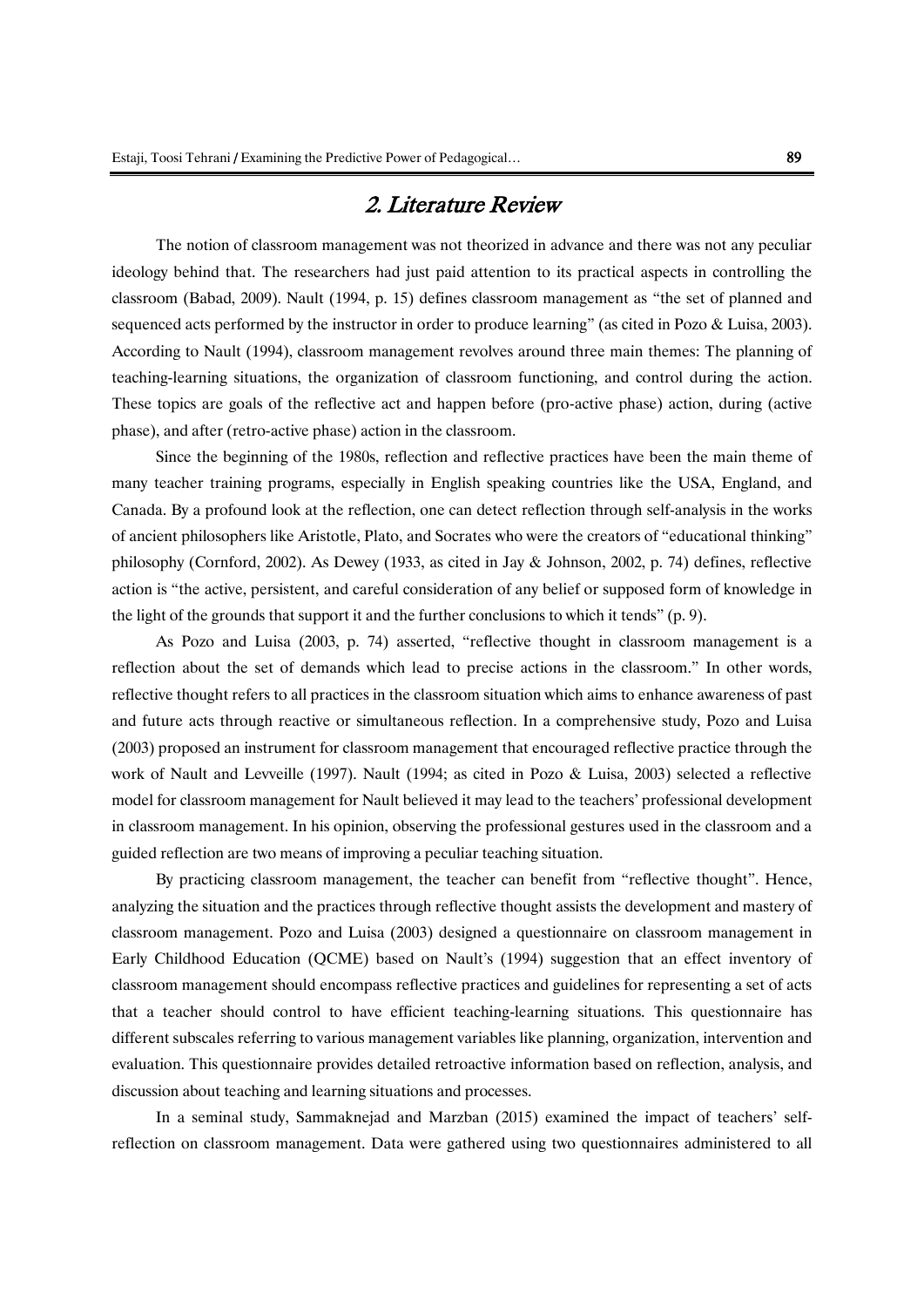participants and the diaries of two teachers. The diaries included teachers' feelings, experiences, and practices concerning teachers' self-reflection and classroom management. The findings showed that Iranian University EFL teachers have had a high awareness of self-reflection. Comparing the cases, the female novice and experienced teachers were found to be different in their self-reflection on classroom management, however; not in self-reflection itself.

In some other studies, regarding the effect of teacher reflection on self-efficacy and classroom management, reflective teachers showed high self-efficacy in managing the classroom and giving appropriate instructions (Ansarin et al., 2015; Babaei & Abednia, 2016; Malmir & Mohammadi, 2018; Moradkhani et al., 2017). Reflecting on his own practice as an EFL teacher, Saylag (2012) also found that reflection affected his classroom management positively. According to Pozo and Luisa (2003), reflective thought mechanisms can be used in teacher development programs and both experienced and novice teachers may have equal opportunities to solve their pedagogical problems.

Considering the purpose of the study and the studies reviewed, this study addresses the following research questions.

- 1. Do the components of teacher's reflection (cognitive, metacognitive, critical, affective, and practical) predict teacher's sense of classroom management?
- 2. What are the most frequent classroom management strategies used by high and low reflective teachers?

# 3. Method

## 3.1. Participants and Research Setting

The participants in the quantitative phase of the study were selected through snowball sampling or in other terms, chain referral sampling which is a kind of purposive sampling (Mack et al., 2005). Purposive sampling is a criterion-based selection method in which some determined criteria are set before the sampling procedure is run. In this study, the criteria for sample selection were as follows:

- 1. Holding B.A., M.A., or PhD in English or Applied Linguistics
- 2. Having at least one year of experience in teaching English in private institutes or public schools

Altogether, 113 teachers, who had met the aforementioned criteria, took part in this study. Out of 113 EFL teachers, 56 (50%) were male and 55 (50%) were female. Their age varied between 22 and 42 but most of them were between the ages of 23 and 28. They had teaching experience of 1 year to 11 years and over. Most of the teachers had an MA degree in TEFL (87%) and some had a PhD degree (13%) and had taught in various English language institutes in Tehran.

After reaching the results in the quantitative phase of the study, in the qualitative phase, to conduct interviews, 20 teachers were selected based on their scores in the teacher reflection questionnaire through convenience sampling. They were 10 male teachers and 10 females. Before that, to determine high and low reflective teachers, their scores on the teacher reflection questionnaire were calculated and they were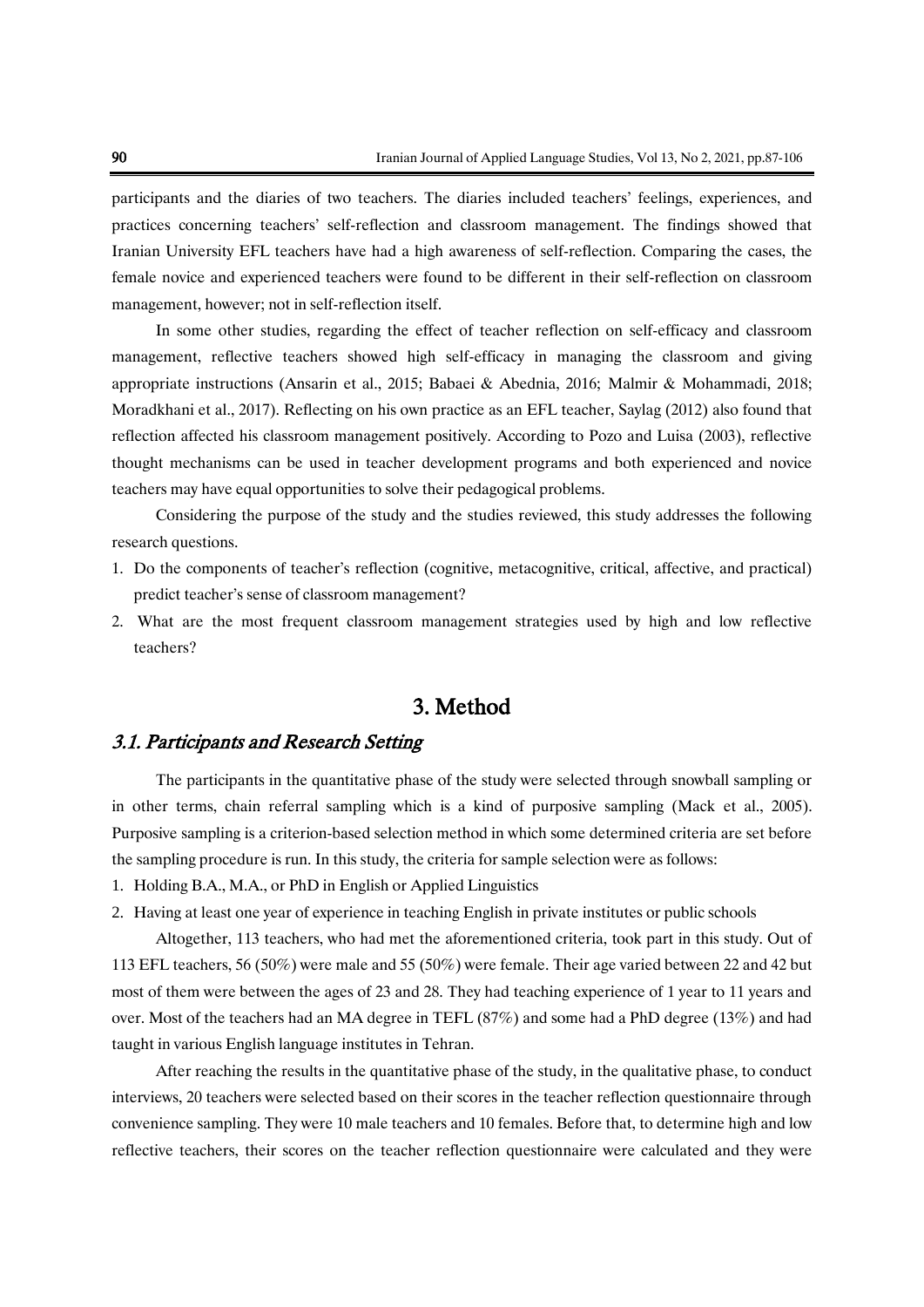reflective teachers through convenience sampling.

ranked from high to low according to their level of reflection. Then ten teachers (five male, five female) were selected from high reflective teachers and ten teachers (five male, five female) were chosen from low

### 3.2. Instrumentation

#### 3.2.1. Attitudes and Beliefs on Classroom Control (ABCC Inventory)

To determine the instructors' perception of classroom management, the Attitudes and Beliefs on Classroom Control (ABCC) Inventory, which was developed by Martin, Yin, and Baldwin et al. (1998a), was used in this study. This questionnaire has 26 questions in a four-point Likert scale format (describes me very well, describes me usually, describes me somewhat, describes me not at all). According to Martin et al. (1998b), the ABCC Inventory is composed of three subcomponents: a) Instructional management which is intended to measure how the teachers set specific rules and regulations in the classroom and ask the students to respect them. This sub-component includes fourteen items: Items 1, 5, 6, 7, 8, 10, 11, 13, 14, 18, 20, 21, 24, and 26; b) People management refers to the ways the teacher controls the students in the classroom. This sub-component includes eight items: Items 3, 4, 12, 15, 17, 19, 23, and 25; c) Behavior management which is the teacher's rules for appropriate behavior not the teacher's response to misbehavior. This subcomponent includes four items: Items 2, 9, 16, and 22.

Several studies have been conducted to measure the reliability and validity of the ABCC Inventory to assess classroom management (Martin et al., 1998b; Martin & Shoho, 2000; Martin et al., 2007). The reliability coefficient for each subscale were .82, .69, and .69 for instructional management, people management, and behavior management, respectively (as cited in Ritter & Hancock, 2007). Besides, in this study, the construct validity and reliability of the questionnaire were calculated and it was found that it was both valid and reliable (using Cronbach's alpha,  $\alpha = .72$ ).

### 3.2.2. Teacher Reflection Questionnaire

In this study, the "reflective teaching instrument", developed by Akbari et al. (2010), was also used. This instrument has 29 items and assesses the teacher's reflection through a 5-point Likert scale (Never, rarely, sometimes, often, always). This instrument had 42 items on six different sub-scales: practical, metacognitive, cognitive, critical, affective, and moral with seven items for each sub-scale. However, the items were reduced to 29 as a result of piloting the questionnaire with 300 ESL teachers. Removing the moral sub-scale, five factors remained: (a) Practical reflection which refers to the practice of teaching and how it can be improved through reflection (Six items measure this facet: Items 1, 2, 3, 4, 5, and 6); (b) Cognitive reflection is related to thinking processes and activities that teachers do (This sub-scale consists of six items: Items 7, 8, 9, 10, 11, and 12); (c) Affective reflection is paying attention to and exploring the students' feelings (This sub-component includes three items: Items 13, 14, and 15); (d). The metacognitive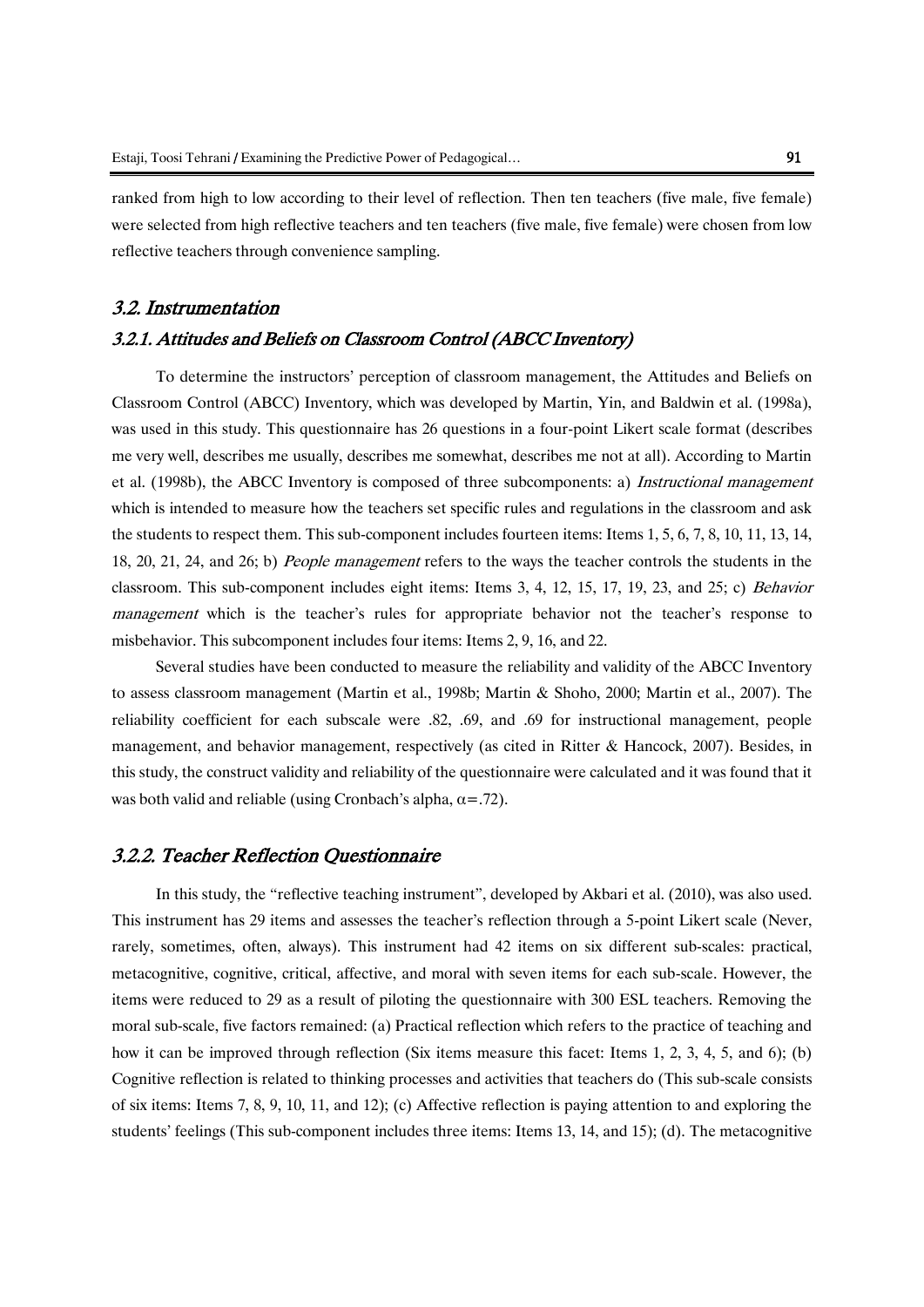reflection refers to thinking about teaching philosophy and practice (This sub-scale consists of seven items: Items 16, 17, 18, 19, 20, 21, and 22), and (e) Critical reflection is to motivate the students' critical thinking through the inclusion of more controversial topics like poverty, gender bias, politics (This sub-scale includes seven items: Items 23, 24, 25, 26, 27, 28, and 29). The measured reliability for this instrument in the study was found .90. Factor analysis was also run to ensure the validity of the instrument.

### 3.2.3. Teacher Interview

A semi-structured interview was conducted with 20 teachers. Every interview on the teacher's perceptions and beliefs about classroom management strategies took at least 15 minutes. The researcher used Marin et al.'s (1998) interview questions on the teacher's sense of classroom management, which had nine questions regarding instructional management, people, and behavior management.

### 3.3. Data Collection Procedure

In order to carry out this study, the following steps were taken. Primarily, all the instruments employed in this study were pilot tested. To this end, the reliability of the questionnaires was calculated through Cronbach's Alpha, with classroom management questionnaire  $r=0.72$  and teacher reflection questionnaire  $r=0.90$ , which all represented good and high reliability indices. Afterwards, a set of three questionnaires consisting of demographic information of the teachers, teachers' classroom management (ABCC Inventory), and teacher's reflection were put online using Google drive. Through email, the participants were given enough information about the questionnaire topic and how to fill them out. By requesting through email, the participants were ensured about the confidentiality of their answers and motivated to do the task. Overall, 113 respondents filled out the questionnaires online. After the set of questionnaires was collected online, they were fed into SPSS and the scores were calculated.

Following the quantitative data analysis, 20 teachers were selected for the interview. All the interviews were done face to face. Before asking the main questions regarding classroom management issues which were based on Martin et al.'s (1998a) interview guide, the researcher called the participants to have their consent. The interview had a semi-structured format. Accordingly, there was a fixed order in asking the questions, but there was not any pre-determined answer and wherever required, more elaboration on the question was given to increase comprehensibility. During the interviews, the participants could answer the questions at their own pace and of course, they could ask for clarification, if they did not understand the question, to solve the ambiguities (Flick, 1998). Every interview lasted about 15 to 25 minutes for each participant. The interviews were all recorded by a Digital Voice Recorder (DVR), transcribed by the researcher, typed in Microsoft word 2010, and 35 pages were yielded.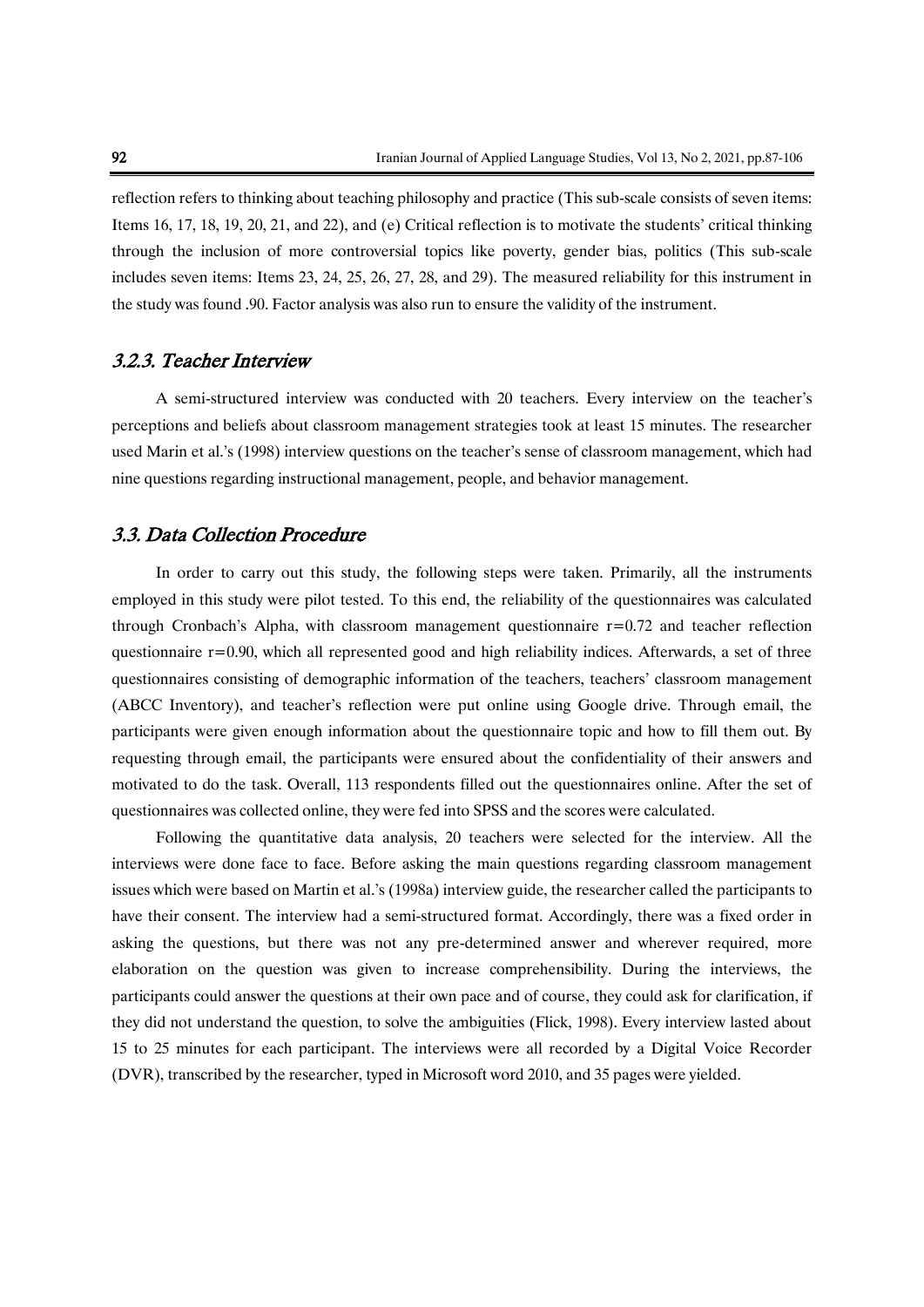# 4. Results and Discussion

### 4.1. Research Results for the Quantitative Phase

The first research question investigated the extent to which the components of teacher's reflection (cognitive, metacognitive, affective, critical, and practical) can predict the teacher's sense of classroom management. Hence, a linear regression through the backward method was run to predict the teachers' sense of classroom management by using the components of teachers' reflection. The findings revealed that the components of teachers' reflection predict 24.1 percent of teachers' sense of classroom management (R=.49, R<sup>2</sup>=.24) (see Table 1).

#### Table 1

Model Summary

| Model | R                | R Square | <b>Adjusted R Square</b> | Std. Error of the Estimate | Durbin-Watson |
|-------|------------------|----------|--------------------------|----------------------------|---------------|
|       | .49 <sup>a</sup> | .24      | .20                      | 3.19                       |               |
| 2     | .48 <sup>b</sup> | .23      | .20                      | 3.18                       |               |
| 3     | .48 <sup>c</sup> | .23      | .21                      | 3.18                       |               |
| 4     | .47 <sup>d</sup> | .22      | .20                      | 3.18                       | 2.07          |

After excluding the non-significant predictors in the second, third, and fourth steps, two components of teachers' reflection remained in the model as the best predictors of sense of classroom management. Critical and Practical components of teachers' reflection predicted 22.1 percent of teachers' sense of classroom management ( $R = 0.470$ ,  $R^2 = 0.221$ ). The values of R-square and adjusted R-square were fairly close at all four steps, indicating the generalizability power of the regression model.

The results of the ANOVA test (F (2, 109)=15.44, P<.05,  $\omega^2$ =.20 representing a large effect size) also indicated that the components of teachers' reflection significantly predict the teachers' sense of classroom management (see Table 2).

#### Table 2

| Model          |            | Sum of Squares | df             | <b>Mean Square</b> | F     | Sig.             |
|----------------|------------|----------------|----------------|--------------------|-------|------------------|
|                | Regression | 342.94         | 5              | 68.58              | 6.73  | .00 <sup>b</sup> |
| 1              | Residual   | 1079.61        | 106            | 10.18              |       |                  |
|                | Total      | 1422.55        | 111            |                    |       |                  |
|                | Regression | 338.29         | $\overline{4}$ | 84.57              | 8.34  | .00 <sup>c</sup> |
| 2              | Residual   | 1084.25        | 107            | 10.13              |       |                  |
|                | Total      | 1422.55        | 111            |                    |       |                  |
|                | Regression | 329.65         | 3              | 109.88             | 10.85 | .00 <sup>d</sup> |
| 3              | Residual   | 1092.89        | 108            | 10.11              |       |                  |
|                | Total      | 1422.55        | 111            |                    |       |                  |
|                | Regression | 314.07         | 2              | 157.03             | 15.44 | .00 <sup>e</sup> |
| $\overline{4}$ | Residual   | 1108.48        | 109            | 10.17              |       |                  |
|                | Total      | 1422.55        | 111            |                    |       |                  |

ANOVA Test of Significance of Regression Model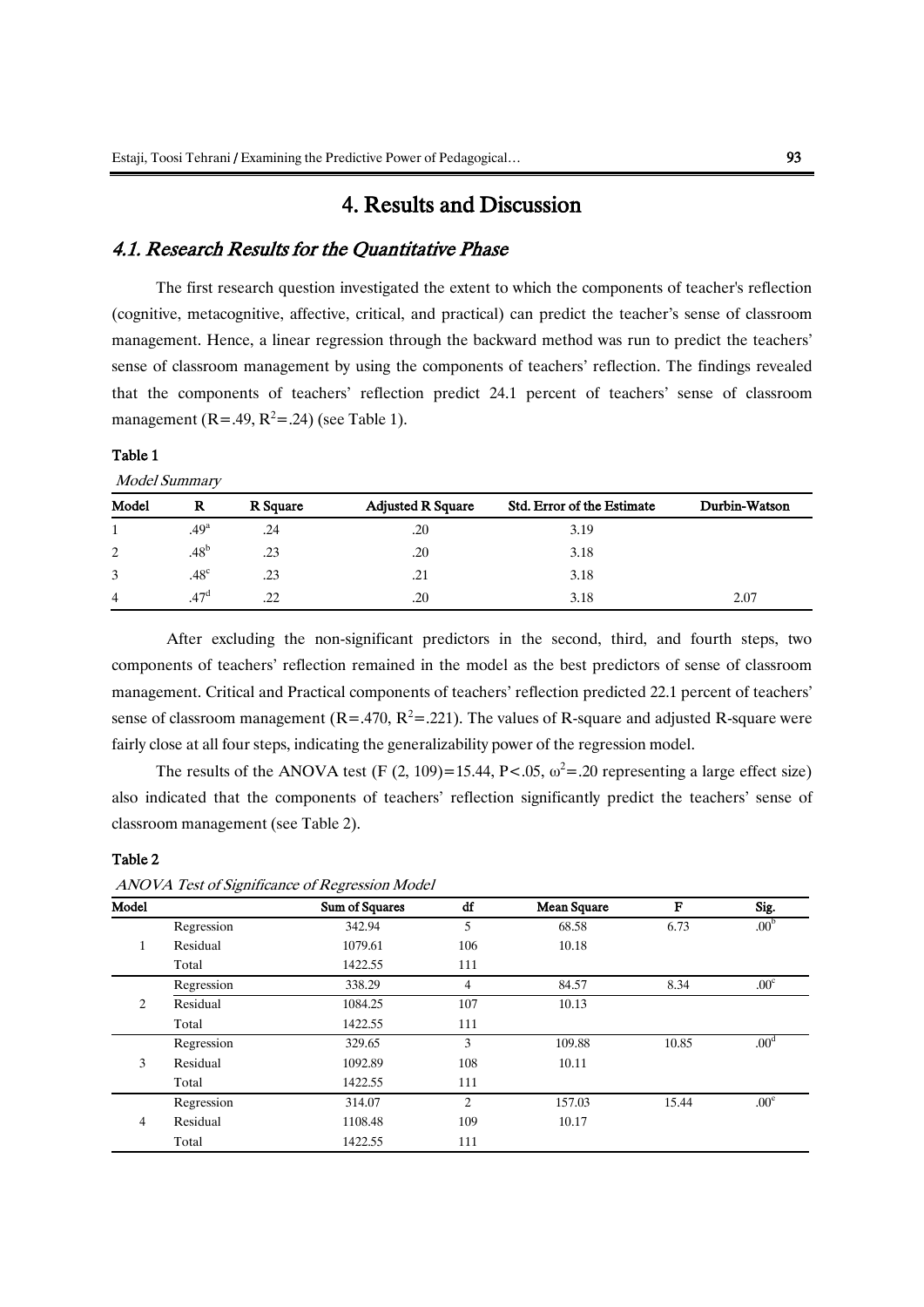The results of the regression coefficients (displayed in Table 3) revealed the reasons why most of the predictors were excluded from the regression model  $(P>0.05)$ . Any variable with a significance value higher than .05 was excluded at each level. The critical and practical components of reflection remained in the model due to their significant contributions to the regression model  $(P<.05)$ .

#### Table 3

Regression Coefficients

|              |               |          | <b>Unstandardized Coefficients</b> | <b>Standardized Coefficients</b> |       |      | <b>Collinearity Statistics</b> |            |
|--------------|---------------|----------|------------------------------------|----------------------------------|-------|------|--------------------------------|------------|
| Model        |               | $\bf{B}$ | Std. Error                         | <b>Beta</b>                      | t     | Sig. | Tolerance                      | <b>VIF</b> |
|              | (Constant)    | 25.05    | 2.12                               |                                  | 11.77 | .00  |                                |            |
|              | Practical     | .09      | .04                                | .21                              | 1.98  | .04  | .59                            | 1.68       |
| $\mathbf{1}$ | Cognitive     | .05      | .04                                | .11                              | 1.12  | .26  | .68                            | 1.46       |
|              | Affective     | .03      | .04                                | .08                              | .75   | .45  | .56                            | 1.77       |
|              | Metacognitive | .03      | .05                                | .07                              | .67   | .50  | .62                            | 1.60       |
|              | Critical      | .07      | .04                                | .17                              | 1.68  | .09  | .64                            | 1.56       |
|              | (Constant)    | 25.69    | 1.90                               |                                  | 13.47 | .00. |                                |            |
|              | Practical     | .09      | .04                                | .22                              | 2.05  | .04  | .59                            | 1.67       |
| 2            | Cognitive     | .05      | .04                                | .12                              | 1.26  | .20  | .70                            | 1.41       |
|              | Affective     | .04      | .04                                | .10                              | .92   | .35  | .59                            | 1.68       |
|              | Critical      | .08      | .04                                | .20                              | 2.03  | .04  | .72                            | 1.38       |
|              | (Constant)    | 26.17    | 1.83                               |                                  | 14.28 | .00. |                                |            |
| 3            | Practical     | .11      | .04                                | .26                              | 2.73  | .00. | .73                            | 1.35       |
|              | Cognitive     | .05      | .04                                | .12                              | 1.24  | .21  | .70                            | 1.41       |
|              | Critical      | .10      | .03                                | .24                              | 2.68  | .00. | .88                            | 1.13       |
|              | (Constant)    | 27.04    | 1.69                               |                                  | 15.95 | .00  |                                |            |
| 4            | Practical     | .14      | .03                                | .32                              | 3.70  | .00. | .93                            | 1.07       |
|              | Critical      | .11      | .03                                | .26                              | 3.05  | .00  | .93                            | 1.07       |

a. Dependent Variable: TotalCM

The Tolerance  $(> .10)$  and VIF  $(< .10)$  indicated that the correlation matrix used to build the regression model did not suffer from collinearity.

### 4.2. Discussion of the Quantitative Phase

The main purpose of this study was to examine the predictive power of teacher reflection components considering classroom management, and the classroom management strategies of high and low reflective teachers. In order to answer the first research question, regarding whether the five components of teacher reflection (practical, cognitive, metacognitive, affective, and critical reflection) predict the teacher's sense of classroom management, the results of a linear regression through the backward method showed that the components of reflection can significantly predict the teacher's sense of classroom management. Two teacher reflection components were mentioned to be the best predictors of teacher's sense of classroom management: Practical and critical reflection. According to Akbari et al. (2010), practical reflection refers to both tools of reflection as well as the actual practice of reflection like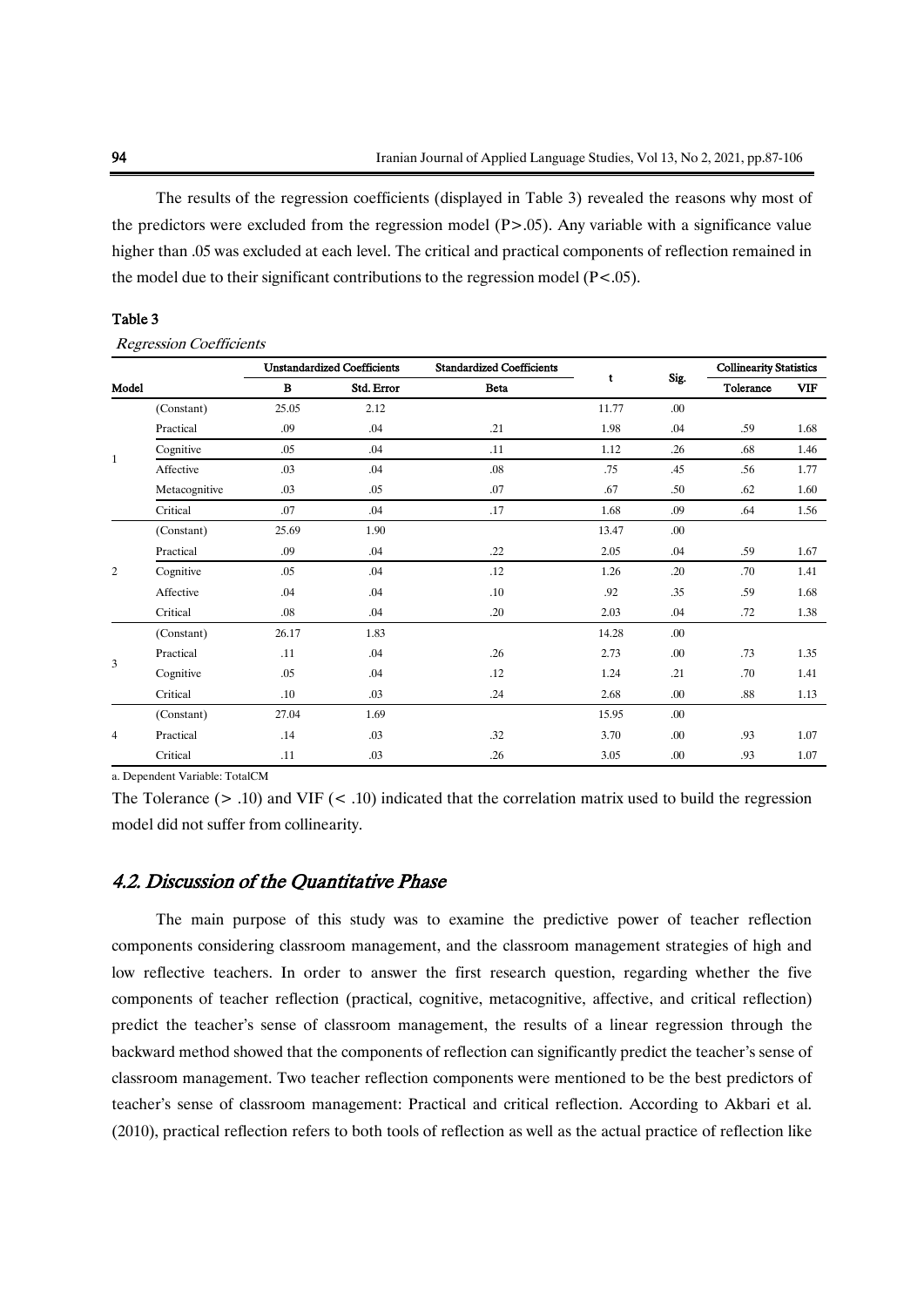journal writing, lesson reports, audio and video recordings, doing observation, making teaching portfolios, having group discussions with peers, and analyzing critical incidents which happen in the classroom. The possible explanation for the predictive power of practical reflection may be its practical aspects. As teachers practice reflection through using tools, their sense of classroom control may be improved. By the same token, Vidmar, (2005) and Eby et al. (2002) contended that a reflective teacher continuously observes conditions and gathers information in order to be able to find solutions for any possible difficulty or problem.

The next reflection component which predicted classroom management greatly is critical reflection. Akbari et al. (2010) asserted that this component points to "the socio-political aspects of pedagogy and reflections upon those" (p. 214). Teachers can practice critical reflection through reflecting on the political significance of their practice and discussing controversial topics like social class, gender bias, race, and raising students' awareness toward these issues.

This finding is also concurrent with the results of Reynolds' (1998) study which focused on the difference between reflection and critical reflection. Reynolds argues that critical reflection improves managing practices through considering the educational context, curriculum, and educational processes (e.g., methods and structures). Likewise, Liou (2001) stated that critical reflection leads to the improvement in teaching, awareness of teaching-related variables, and has positive influences on the teachers' classroom practices. Therefore, critical reflection also plays a major role in the teachers' classroom management.

### 4.3. Results and Discussions for the Qualitative Phase

In this section after mentioning the participants' answers regarding each interview question, the frequencies of the answers are presented and discussed. It should be noted that among 20 teachers responding to every question, there were 10 high reflective (HR) and 10 low reflective (LR) instructors. The highest teacher reflection score in the questionnaire was 145; hence based on their observed mean scores, 10 of the accessible teachers from the top and bottom 25% of the scores were chosen to be interviewed. The first interview question focused on the person who has the primary responsibility for controlling the students' behavior in the classroom. The answers of high and low reflective ones are presented in Table 4 as follows:

#### Table 4

HR And LR Teachers' Answers Concerning the Main Authority in the Classroom

| <b>Themes</b>             | HR Group Responses (f) | LR Group Responses (f) |  |
|---------------------------|------------------------|------------------------|--|
| Teacher is the authority. | 4                      |                        |  |
| Teacher and students      | 4                      |                        |  |
| Teacher and management    |                        |                        |  |
| Manager and supervisor    |                        | <sub>0</sub>           |  |
| Parents                   |                        |                        |  |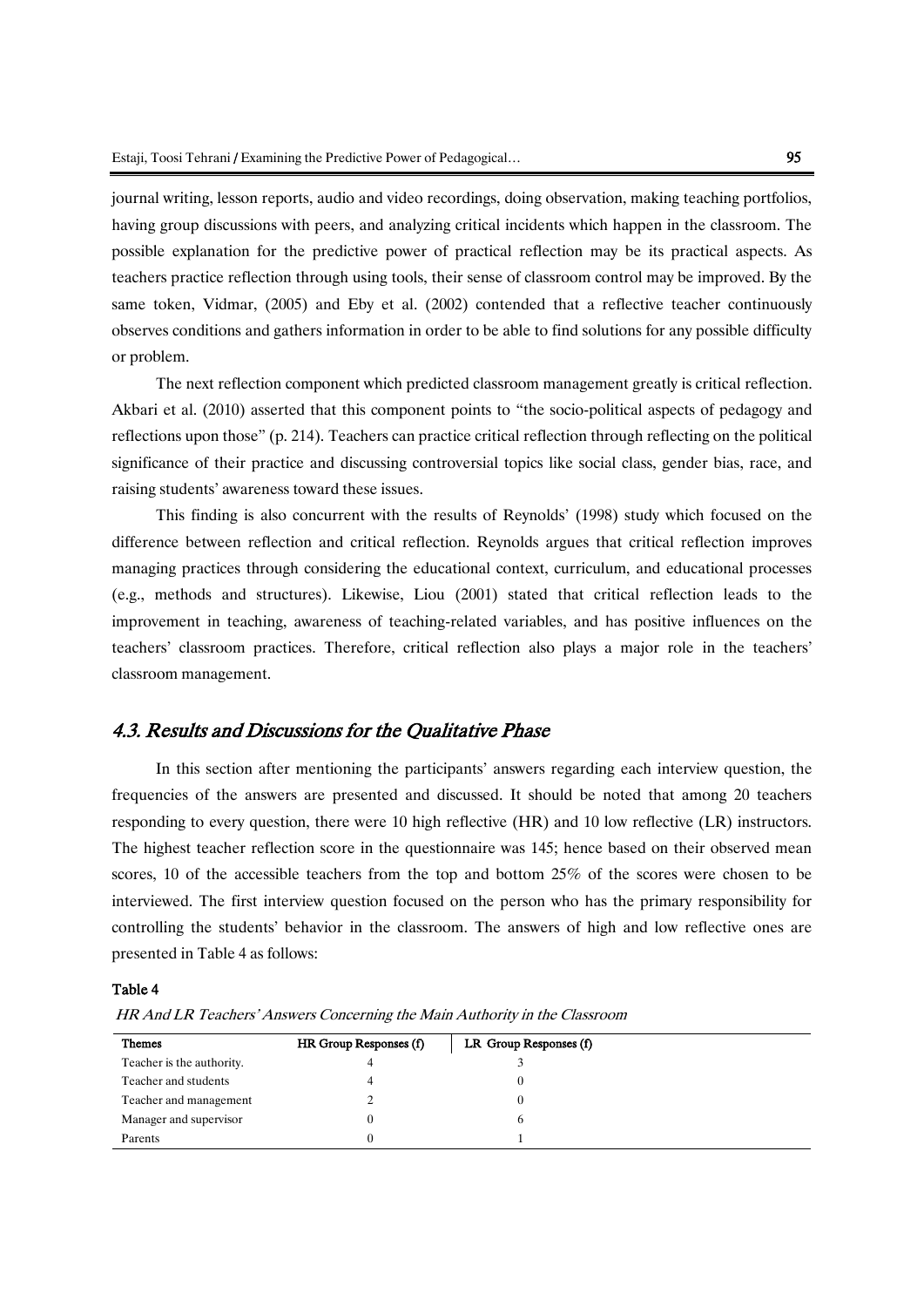As can be seen, most of the teachers (40%) in high reflective group believed in teacher' authority in the classroom which is in line with the findings of Martin, Yin, and Mayall (2006) and Eslami and Fatahi (2008) because they stated that teachers have a primary role in detecting what is necessary and beneficial for their students. Similarly, high reflective teachers preferred a collaborative type of management in which the students and the teacher help each other to deal with the classroom issues which represents the interactionist type of classroom management according to Martin et al. (1998a) and concurs with Doyle's (1986) findings for he favors this kind of management because of its effective results. Brown (2005, p. 15) mentioned that in a caring classroom atmosphere, "students choose to engage in a mutually respectful relationship and congruent communication" because teacher-student relationship may lead to a caring relationship between them.

In the low reflective group, in contrast, most of the low reflective teachers (60%) thought that it is the duty of the manager and the supervisor to set rules for classroom management because each student has different teachers in the institutes. Therefore, to assimilate the condition, the manager or the supervisor should set equal rules. They believed that the manager should set the rules and the teachers should act accordingly. In this condition, when a student misbehaves, the teacher can refer him/her to the manager because they believe in the manager's authority.

The second interview question asked about the one who should develop the rules and standards for appropriate classroom behavior. The answers along with their frequencies are presented in table 5.

| <b>Themes</b>                             | HR Group Responses (f) | LR Group Responses (f) |  |
|-------------------------------------------|------------------------|------------------------|--|
| Teacher                                   | 4                      |                        |  |
| Teacher, manager, and the supervisor      |                        |                        |  |
| Educational authorities and theory makers |                        |                        |  |
| Teacher and students                      |                        |                        |  |
| Manager and supervisor                    | 0                      |                        |  |

Table 5

HR and LR Teachers' Answers Concerning the Development of Rules and Standards

Although in LR group teachers believed that it is better to obey the supervisors' guidelines regarding classroom management, based on the results, again both HR and LR teachers believed in teacher's responsibility to set rules. They felt that teacher is the leading person and in charge of setting rules based on the psychology of the students, the classroom's special condition, and needs analysis because the teacher has the maximum contact with the students. Other teachers believed in the cooperation of the teacher with the manager and supervisor in order to set some rules because in this regard they can share their ideas and experiences to reach more logical and comprehensive rules. 40% of the teachers maintained that developing rules and standards for appropriate classroom behavior is the responsibility of educational authorities and theory makers because they are more aware of the standards and have sufficient knowledge to set general rules and guidelines.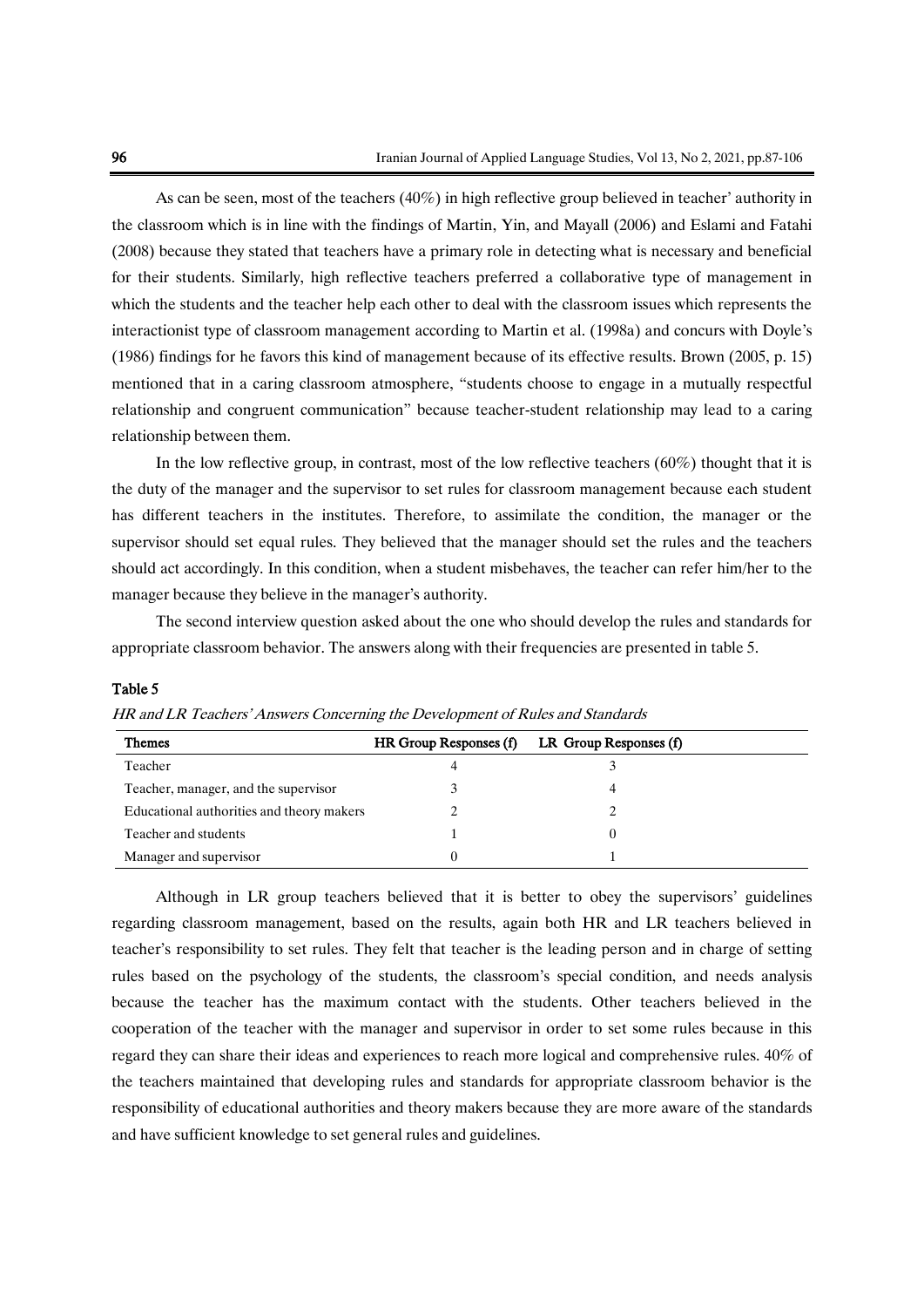The third question was on the significance of the way a student acts, or what a student feels that causes him/her to act that way. Table 6 reveals the results pertaining to this research question.

### Table 6

HR and LR Teachers' Answers Concerning the Importance of Students' Feelings and Actions

| <b>Themes</b>                       | HR Group Responses (f) | LR Group Responses (f) |
|-------------------------------------|------------------------|------------------------|
| Feelings are important              |                        |                        |
| Feelings and actions are important. |                        |                        |
| Actions are important.              |                        |                        |

As it is evident, 90% of high reflective teachers and 50% of low reflective teachers believed that considering the learners' feelings is important for it gives direction to the method of classroom management, may assist in improving learning and solving management issues easily, and that the feelings are determiners of the students' actions. The teachers believed that good feelings lead to good actions. Therefore, it is better to create good feelings in the students first. Feelings are related to motivation. By increasing motivation, the students would act more effectively. These findings confirmed the results of the study conducted by Wolk (2003) who stated that to get inside the students' heads, teachers need to get into their hearts first and this sentence indicates the importance of considering the students' feelings as it plays a significant role in their learning. Amazingly two LR teachers cited that emotions are not related to us because we act according to the syllabus and what the observers expect us. How a student feels is not related to us, it is the parent's business.

The next interview question concentrated on the role of individual differences among the students in dealing with classroom management issues. The results are presented in the following table.

#### Table 7

HR And LR Teachers' Answers Concerning the Importance of Individual Differences

| <b>Themes</b>                            | HR Group Responses (f) LR Group Responses (f) |  |
|------------------------------------------|-----------------------------------------------|--|
| Individual differences are important.    |                                               |  |
| Individual differences are not important |                                               |  |

Both high and low reflective groups had similar ideas regarding the leading role of individual differences. They believed that paying attention to individual differences is important because it gives them cues for selecting suitable methods for teaching to maximize learning, showing better reactions in the face of behavioral problems, and taking smart and conscious actions. This finding concurs with the results of Kuyt et al. (2001) and Vidmar (2005) who asserted that reflective teachers can predict well. This is their prediction capability that equips them with appropriate tools and strategies to address any potential problems.

However, 20% of the teachers disagreed. One of them told that teachers who are powerful create a united class and make everyone behave in the same way. Hence, paying attention to individual differences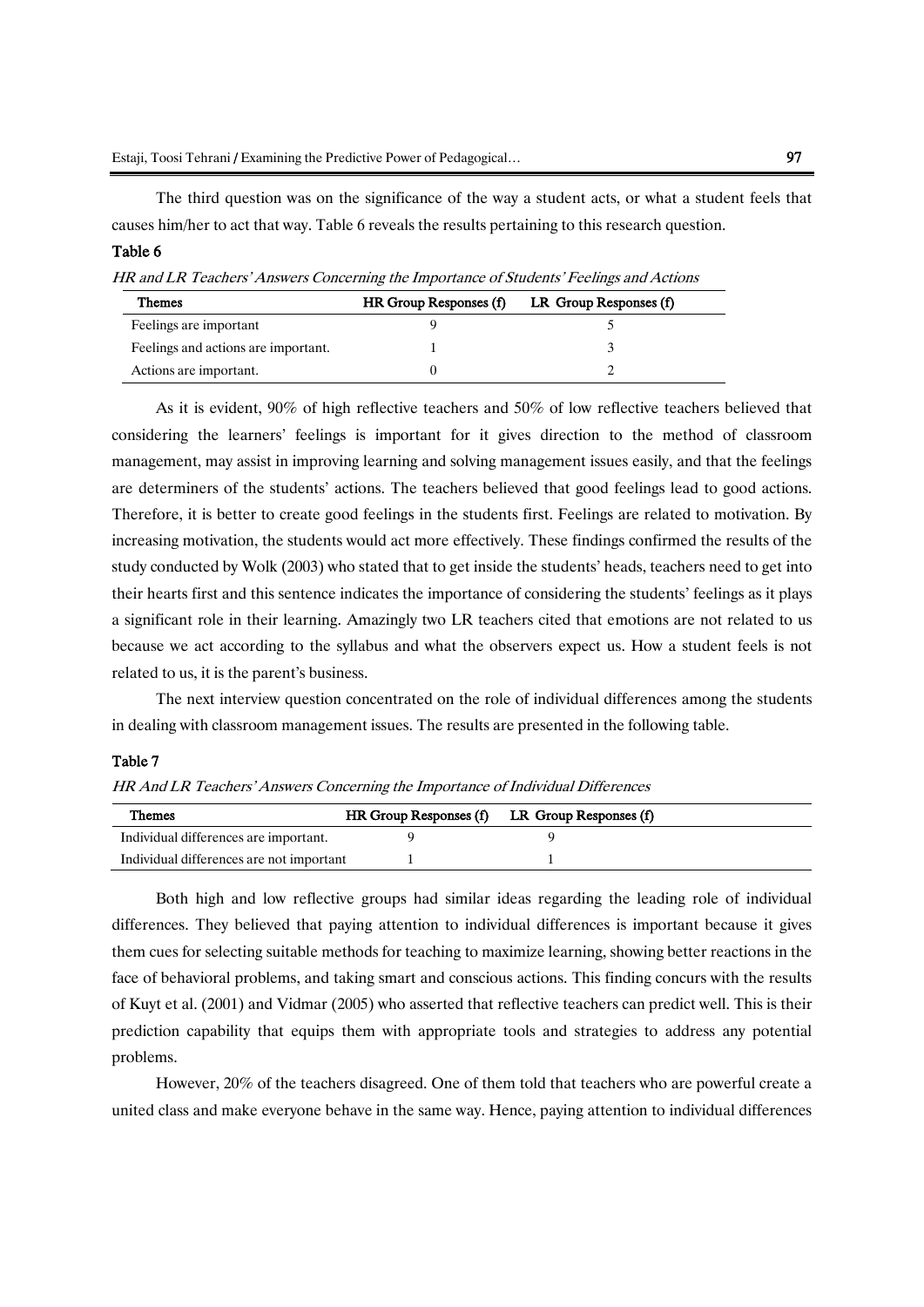is not that much challenging. The other declared that paying attention to individual differences is not the teachers' concern.

The fifth question centered on the discipline problems and in case of their occurrence whether it is more important to help the disruptive student solve the problem or to protect the rights of the group to learn. The following table presents the results of this question.

#### Table 8

HR and LR Teachers' Answers Concerning the Importance of Showing Appropriate Reactions

| <b>Themes</b>                                  | HR Group Responses (f) LR Group Responses (f) |
|------------------------------------------------|-----------------------------------------------|
| It depends on the situation                    |                                               |
| Solving the problem and protecting group right |                                               |

In response to this question, some teachers claimed that it is important to both control the students' disruptive behavior and not let it create interference in the classroom in the process of learning. However, some others mentioned that the priority is the group's right to learn not solving the disruptive student's problems. Most of the teachers in the two groups believed that the teacher's reaction to the students' disruptive behavior depends on the situation, the severity of the problem, and the misbehaved student's characteristics to solve the problem. If the disruptive behavior does not interrupt the learning process, the problem may be ignored or just a quick look or calling the student by name and warning is enough to solve the problem. Otherwise, the teacher should show reactions and solve the problem. 30% of the low reflective teachers and 60% of the high reflective ones mentioned that it is better to first protect the right of the group to learn because the teacher should not sacrifice the others' rights to learn for one person and the teacher must protect the group's rights and encourage the students to behave appropriately or if there is a problem, it is better to talk to the disruptive student after the class.

This result is consistent with Emmer and Stough's (2001) result that stopping the students' misbehavior is at the heart of classroom management because by the persistence of misbehavior, the student's engagement rate decreases and it may result in distraction and inhibition of the students' achievement. Similarly, the results of another study revealed that the teacher's failure to control misbehavior results in an interruption in doing academic activities, undermining teacher authority, and lessening the students' achievements and learning (Little & Hudson, 1998; Martin et al., 1999).

Another question was also raised to examine the ways or how quickly the teacher should intervene when management problems occur. The results are presented in Table 9 as follows.

#### Table 9

HR and LR Teachers' Answers Concerning the Speed of Teacher's Intervention

| <b>Themes</b>                                       | $HR$ Group Responses $(f)$ LR Group Responses $(f)$ |  |
|-----------------------------------------------------|-----------------------------------------------------|--|
| The teacher should intervene as quickly as possible |                                                     |  |
| It depends on the situation                         |                                                     |  |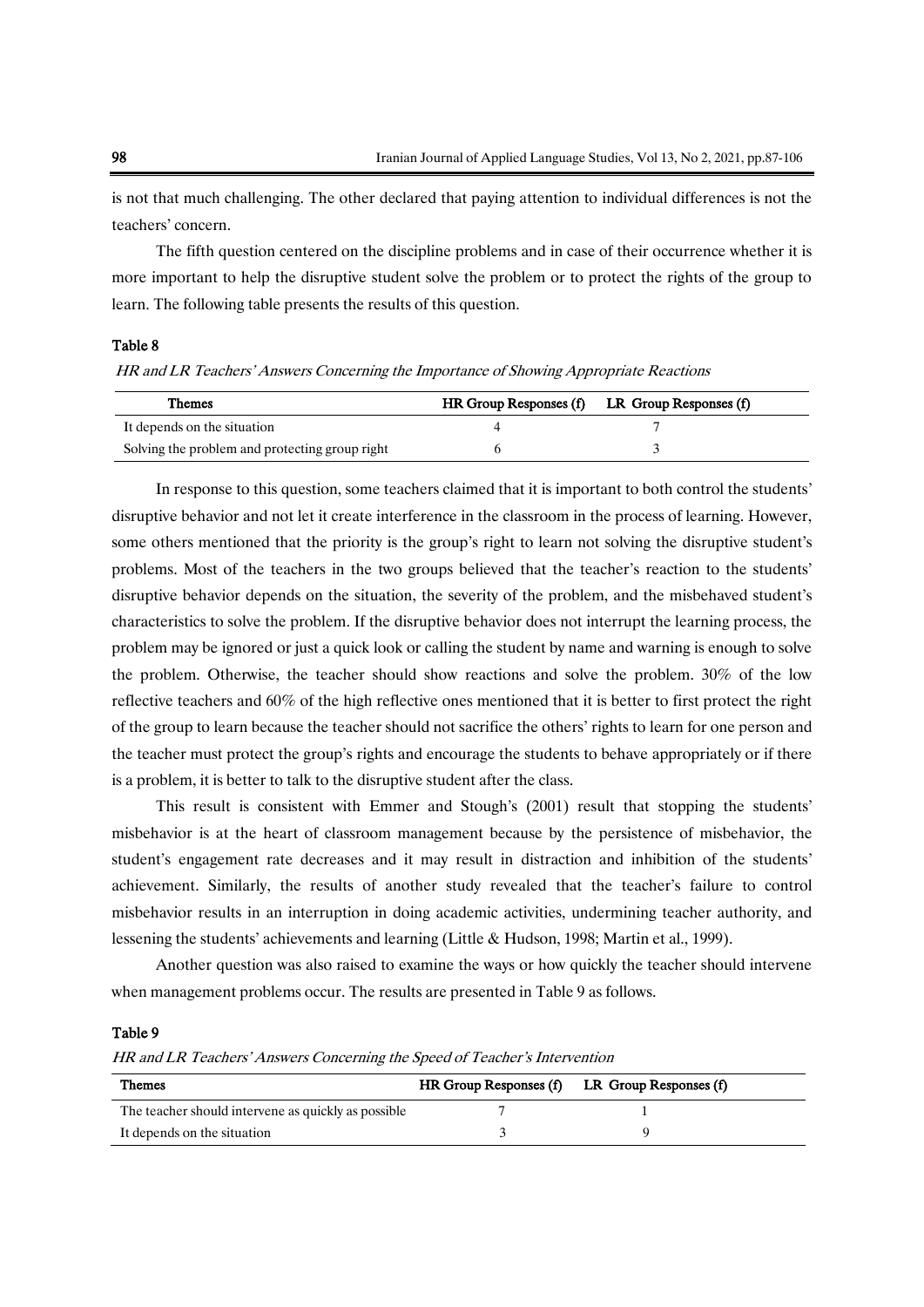Regarding this question, the responses of HR and LR teachers were diverse. 70% of high reflective teachers believed that the teacher should intervene as quickly as possible when management problems occur. One of the LR teachers stated that

The problem should be solved as quickly as possible otherwise you may lose control and create a negative environment.

They commented that although quick reactions are needed, the teacher should be respectful and solve the problem in a polite way. This finding is in line with Emmer et al. (1980) findings, asserting that the most effective teachers are the ones who establish themselves as classroom leaders for the students' appropriate behavior and misbehavior, show quick reactions in the case of misbehavior, and have both perfect instructional and behavioral management.

90% of LR teachers and 30% of HR teachers contended that the teacher's intervention to solve management problems depends on many factors like the severity of the problem, the personality of the student, and the teacher himself/herself. One teacher mentioned that

The age of the student is a determining factor in the time of reactions. For younger learners, it is better to intervene quickly but for the adults it may be postponed so the problem may be solved otherwise it is suitable to talk to that person after the class.

Further, the teachers were asked about the time required to intervene when behavioral problems arise. Although this question was a little like the previous question, interesting answers were extracted and presented in the following table.

#### Table 10

| HR and LR Teachers' Answers Concerning the Duration of Teacher's Intervention |  |  |  |
|-------------------------------------------------------------------------------|--|--|--|
|                                                                               |  |  |  |

| <b>Themes</b>                | HR Group Responses (f) | LR Group Responses (f) |  |
|------------------------------|------------------------|------------------------|--|
| 10-15 seconds (very fast).   |                        |                        |  |
| It depends on the situation. |                        |                        |  |

In the reflective teachers' opinions (80%), showing fast and tacit reactions were effective. The fast reactions are needed not to waste the class time but to respect the rights of other students. The reactions may be through eye contact, starring at the student, giving warnings through giving negative marks, changing seats, changing teaching strategies to catch their attention, and trying to engage them more in the classroom activities. Likewise, 30% of LR teachers asserted that the reactions should be fast in order to maintain order and avoid chaos in the classroom.

Contrary to HR teachers, 70% of low reflective teachers contended that the reaction time is related to other factors like the teacher's mood, class size, the age of the students, their personality, and the level of disruption. 20% of the HR teachers mentioned that it depends on the situation and the nature of the problem and it is better to put it aside until the end of the classroom. Although HR teachers were in favor of fast reactions regarding classroom management problems, LR teachers rather considered the role of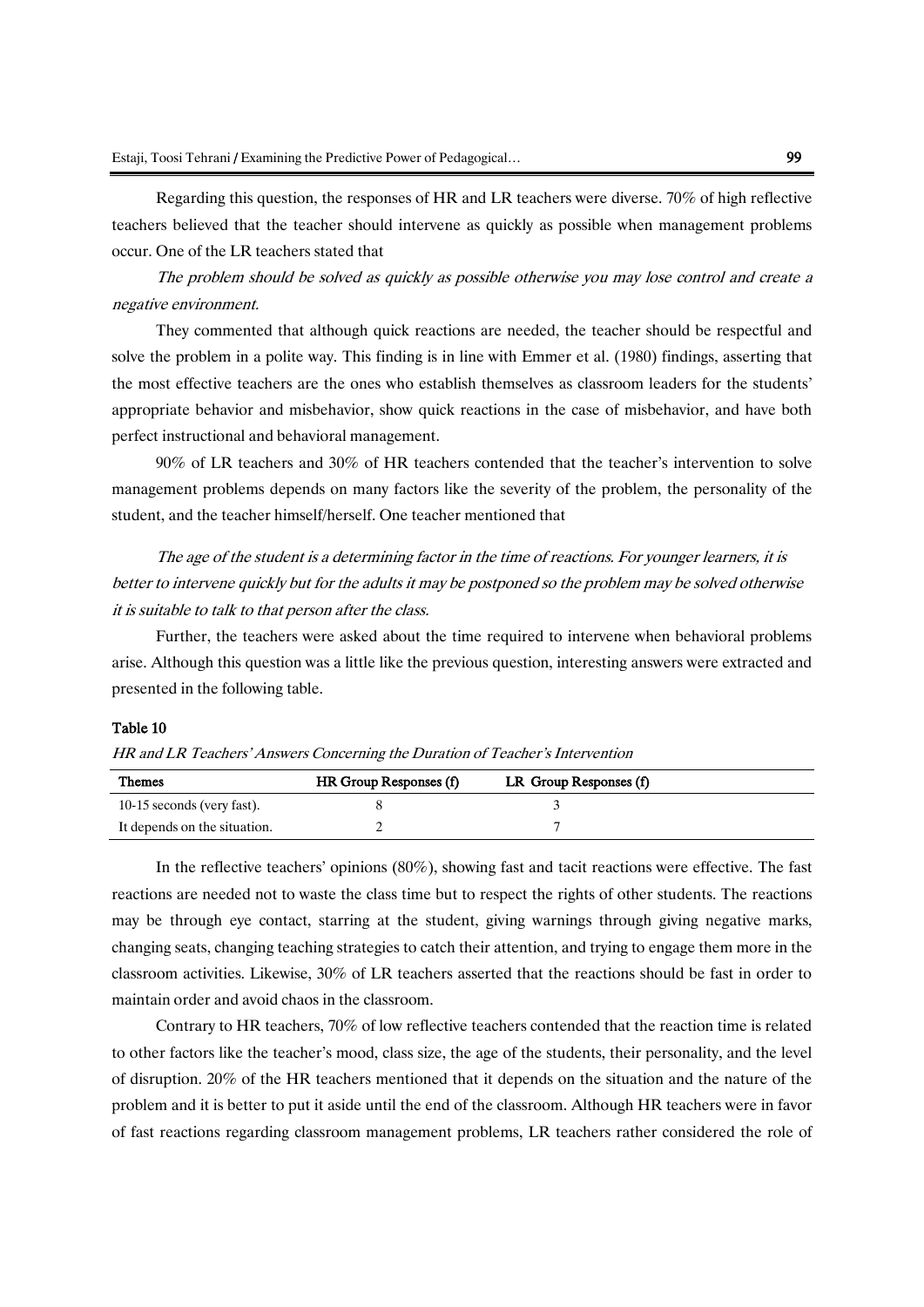contextual factors as significant. Studies have revealed that the time of intervention when misbehavior occurs is a factor which makes a distinction between more and less successful managers. Some investigations like Emmer et al. (1980) and Evertson et al. (1983) found that most the successful managers can predict the causes of misbehavior; hence, they present some rules and react to misbehaviors as fast as they occur.

In the next interview question the types of interventions, which should be used when management problems arise, were discussed. There are several management strategies to pacify the disruptive students in the classroom, which were also used by high and low reflective teachers as presented in the following table.

#### Table 11

HR and LR teachers' answers regarding Types of Interventions

| <b>Themes</b>                                                       | HR Group Responses (f) | LR Group Responses (f) |
|---------------------------------------------------------------------|------------------------|------------------------|
| Look at the student and eye contact                                 | 6                      | 2                      |
| Warn by giving negative marks                                       |                        | 3                      |
| Talk to the student within or after class                           | 4                      |                        |
| Remind rules and punishments                                        | 2                      |                        |
| Engage them in the activity                                         | 2                      | $^{(1)}$               |
| Encourage student to behave in an appropriate way                   |                        |                        |
| Use creativity and psychology to solve the problem                  |                        | $\theta$               |
| Threat them to suspend from class                                   |                        | $^{(1)}$               |
| Kick him out of class                                               | 0                      |                        |
| Put them in different groups                                        | $\mathbf{0}$           |                        |
| Refer to the management                                             |                        |                        |
| Call their names to aware them of the problem                       |                        | $\theta$               |
| Talk to the parents                                                 | 2                      | 6                      |
| Telling stories or experiences to make them aware of their behavior | $\theta$               |                        |

Most of the high reflective teachers agreed that in case of a threatening act or even punishment, it should be in a way to save the students' face and respect them. It should not be so harsh that the students become demotivated or annoyed. In fact, the teachers asserted that using multiple strategies to control the students' behavior in the classroom is more effective. In particular, the results showed that high and low reflective teachers use somehow similar strategies to manage the classroom. However, there were some strategies which were not used in the groups. For example, high reflective teachers used strategies like reminding the rules and punishments, engaging the students in activities, using creativity and psychology to solve the problem. In contrast, low reflective teachers considered other strategies such as encouraging the students to behave in an appropriate way, kicking them out of the class, and telling them stories to notify them of their inappropriate behavior. In the same vein, Tauber (2007) showed that the teachers may select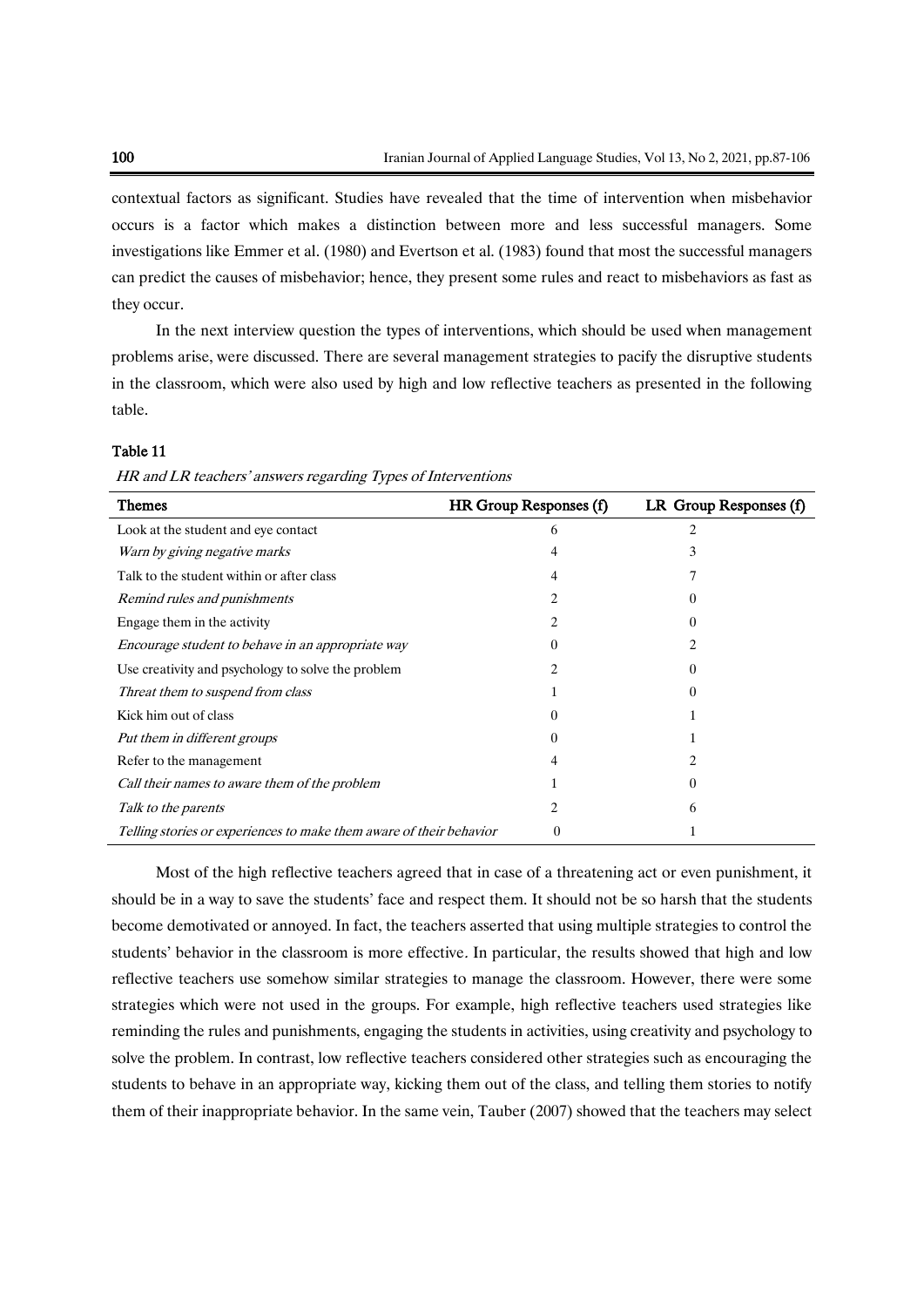a special method of classroom management which is more suitable to their context, student characteristics (age, level of students), teacher personality, and philosophy of discipline and education.

The use of nonverbal communication for classroom management was also highlighted in this study. Hence, the results are consistent with the outcome of Zeki's (2009) study in using non-verbal communication (eye contact, mimics, and gestures) in classroom management that showed its positive effects on the students' attitudes toward classroom management, being a great source of motivation and concentration for students' learning, and a tool for catching and maintaining attention. Similarly, it has been claimed that the use of eye contact and facial expressions has a disciplinary function and they may show power of the teachers over students (Ledbury et al., 2004).

As a final question, the teachers were asked about the number of times they have sent their students to the office or suspended a child for behavior-related issues this year. The frequencies are provided in the following table.

#### Table 12

HR and LR Teachers' Answers Regarding Referring the Students to Managers

| <b>Themes</b>       | HR Group Responses (f) | LR Group Responses (f) |
|---------------------|------------------------|------------------------|
| Three or four times |                        |                        |
| Two times           |                        |                        |
| <i>Once</i>         |                        |                        |
| Never               |                        |                        |

High reflective teachers asserted that they try to solve the problems in the classroom because they have to control the students, not the other ones. However, in serious cases in which the teacher cannot control the misbehavior of the students, as a last resort, s/he refers them to the supervisor. Similarly, half of the low reflective group believed in solving the problem in the classroom by talking to the student in a friendly way about disciplinary issues because sending the students to the manager has bad effects on the students. However, five teachers mentioned cases when they had to send the student to the supervisor's office. The reasons for referring the students to the managers were as follow: talking with the cellphone in the classroom in the state school while it is forbidden, making noise especially the noise of animals, being so difficult to control, and being disrespectful to the teacher.

In summary, the results showed that high reflective teachers are more in control of their classroom and choose to solve their management problems in the classroom while their low reflective counterparts may refer the ill-mannered and rude students to the manager because they do not consider themselves as mere leaders of the classroom. Accordingly, this study partly revealed similar results regarding classroom management in that teacher with lower self-efficacy are more probable to become angry in the face of students' misbehaviors, not using effective management strategies and referring the students to the manager or other school personnel when problems arise (Martin et al., 1999).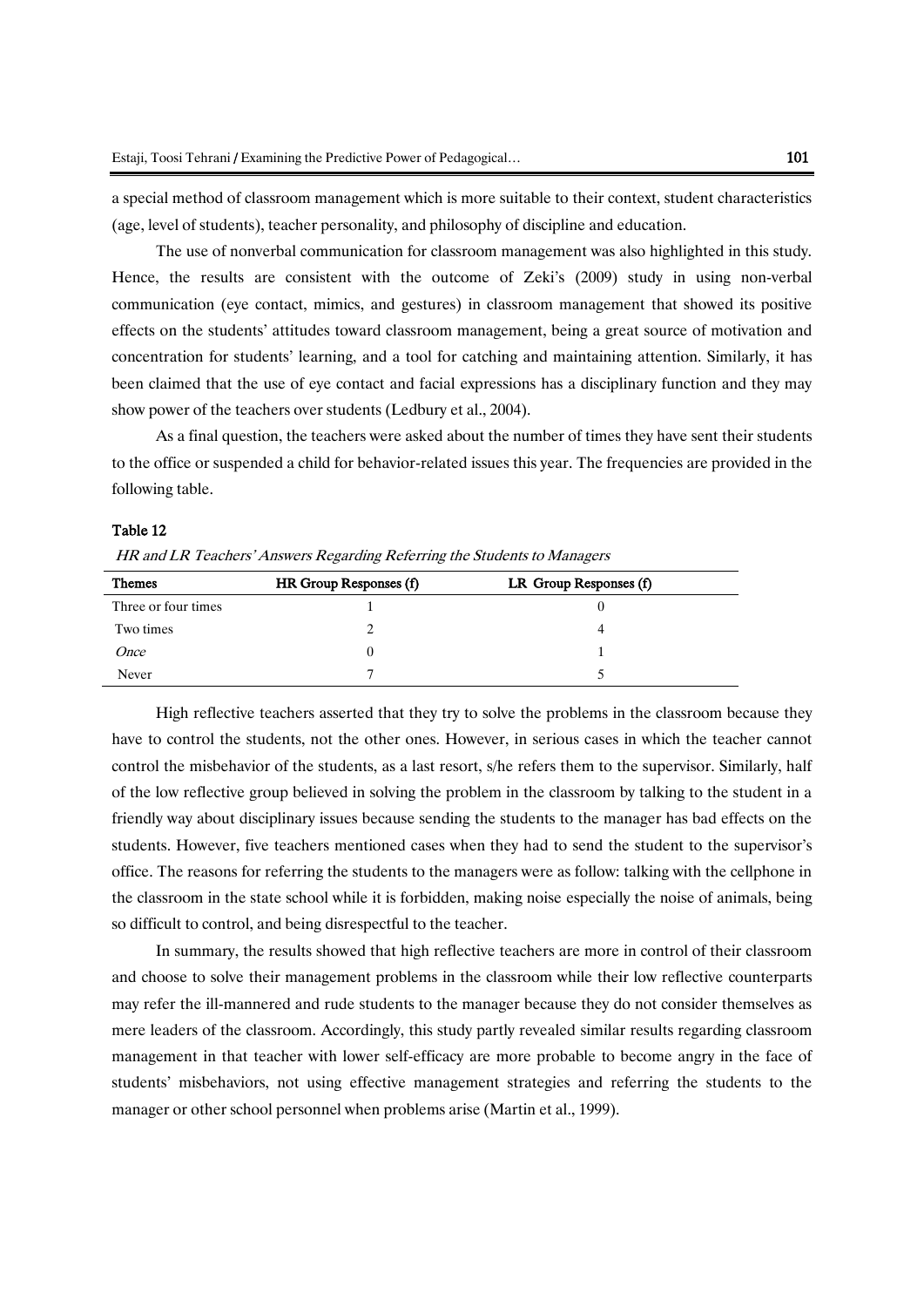# 5. Conclusions and Implications

In this study, by running a multiple regression on the quantitative data, the predictive power of teacher reflection became remarkable as it was found that teacher's reflection and its components could predict the teacher's sense of classroom management. Moreover, it was found that except for cognitive, meta-cognitive, and affective sub-components of reflection, critical and practical sub-component of reflection are the best predictors of teacher's sense of classroom management.

Second, in the qualitative phase of the study, the classroom management strategies used by Iranian high and low reflective EFL teachers were investigated. Summarizing the results of the qualitative phase, it can be inferred that high reflective teachers enjoy higher confidence and self-efficacy in classroom management and controlling the students' misbehaviors while low reflective teachers suffer from class chaos and students' disruptive behavior more than their high reflective counterparts. According to these findings, high reflective teachers consider themselves as the authorities in the classroom, are more confident to deal with the students' behavioral problems, and use more appropriate strategies to cope with such students. In contrast, low reflective teachers stated that managers and supervisors are the most significant figures who should control the classroom, they are less confident in dealing with the disruptive behavior of the students, and use different kinds of strategies to face the misbehavior like warning the students, talking to the learners' parents, or referring them to the manager, which all imply their weaknesses in classroom management. The findings of this phase can be conducive and highly significant for teacher educators and institutes to train effective teachers who are also adept managers in coping with problematic students and difficult situations in the classroom.

Overall, the results of the present study demonstrated that if the teachers become reflective, they can efficiently and effectively manage their students' and classroom problems without using reactive strategies. As a result, education authorities should make use of strategies to encourage the teachers to reflect more on classroom management and teaching-related issues. Education authorities can promote teacher's reflection through requesting teachers to keep journals, think critically, and write their classroom management problems and the probable solutions. For language teachers to become more reflective, many useful tools such as teaching diaries, peer observation, students' feedback, and audio recording have been suggested (Fatemipour, 2013). Moreover, according to Goldstein and Brooks (2007), one of the five classes of techniques available to the teachers to effectively manage their behavior is monitoring their own behavior and making necessary changes. Hence, teachers' understanding of their teaching profile enables them to address the inappropriate behavior prior to leading to something more serious (Dunbar, 2004).

A number of limitations need to be noted regarding the present study. First, classroom management is context-dependent and the same teacher may take advantage of various strategies while teaching in a language institute, a public school, or a university. Second, the type of sampling in this study was purposive sampling and a limited number of EFL teachers who met the determined criteria were selected to take part. For instance, teachers with MA and PhD in TEFL or applied linguistics took part in this study and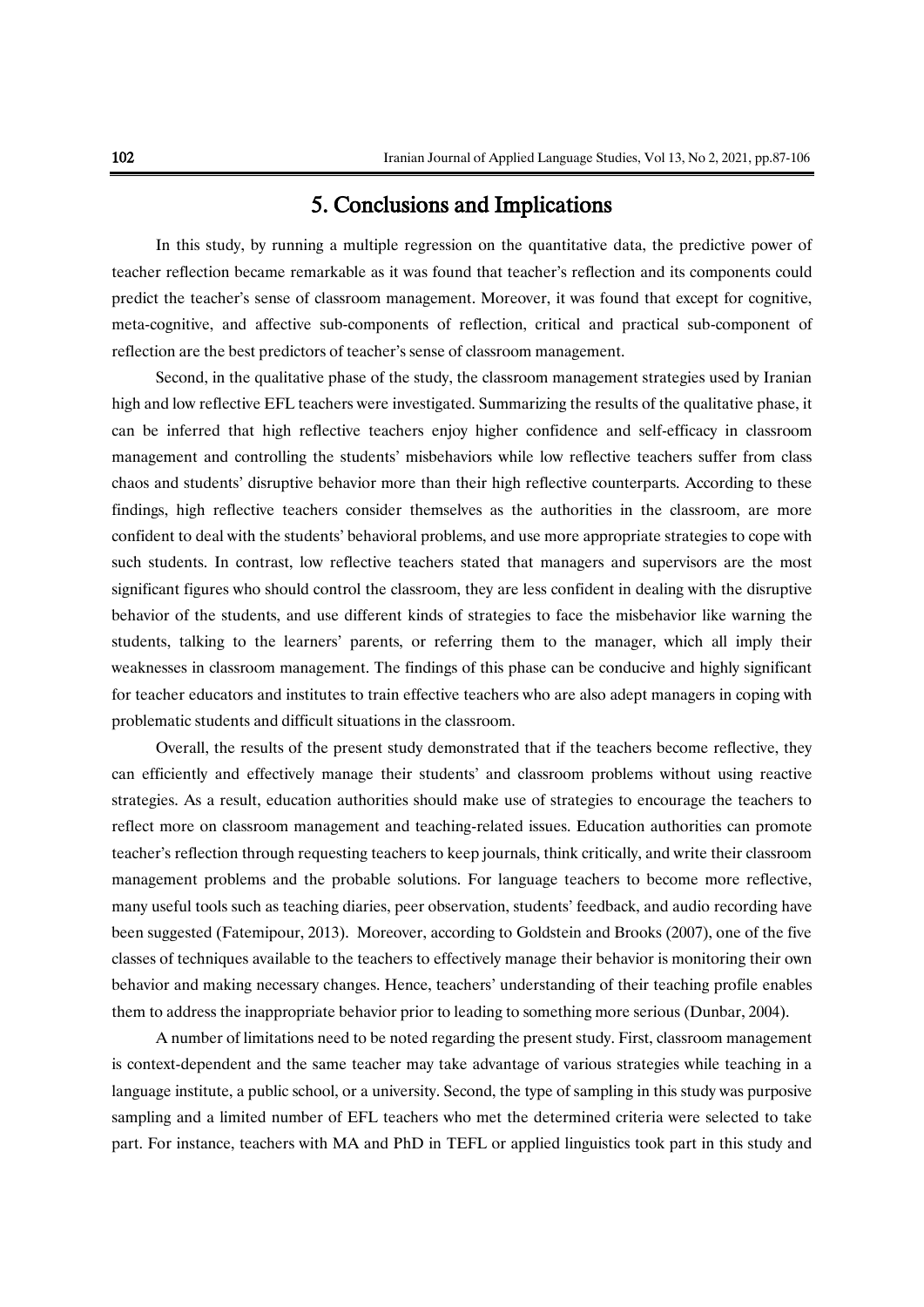teachers teaching English with degrees in other majors were excluded. Hence, the results should be considered carefully as they may not be generalizable to other contexts and teachers. Further studies are recommended considering different factors like teacher resilience, the knowledge base of teaching, teacher burnout, teacher creativity, and teacher's emotional intelligence which may affect the teacher's sense of classroom management in a positive or negative way.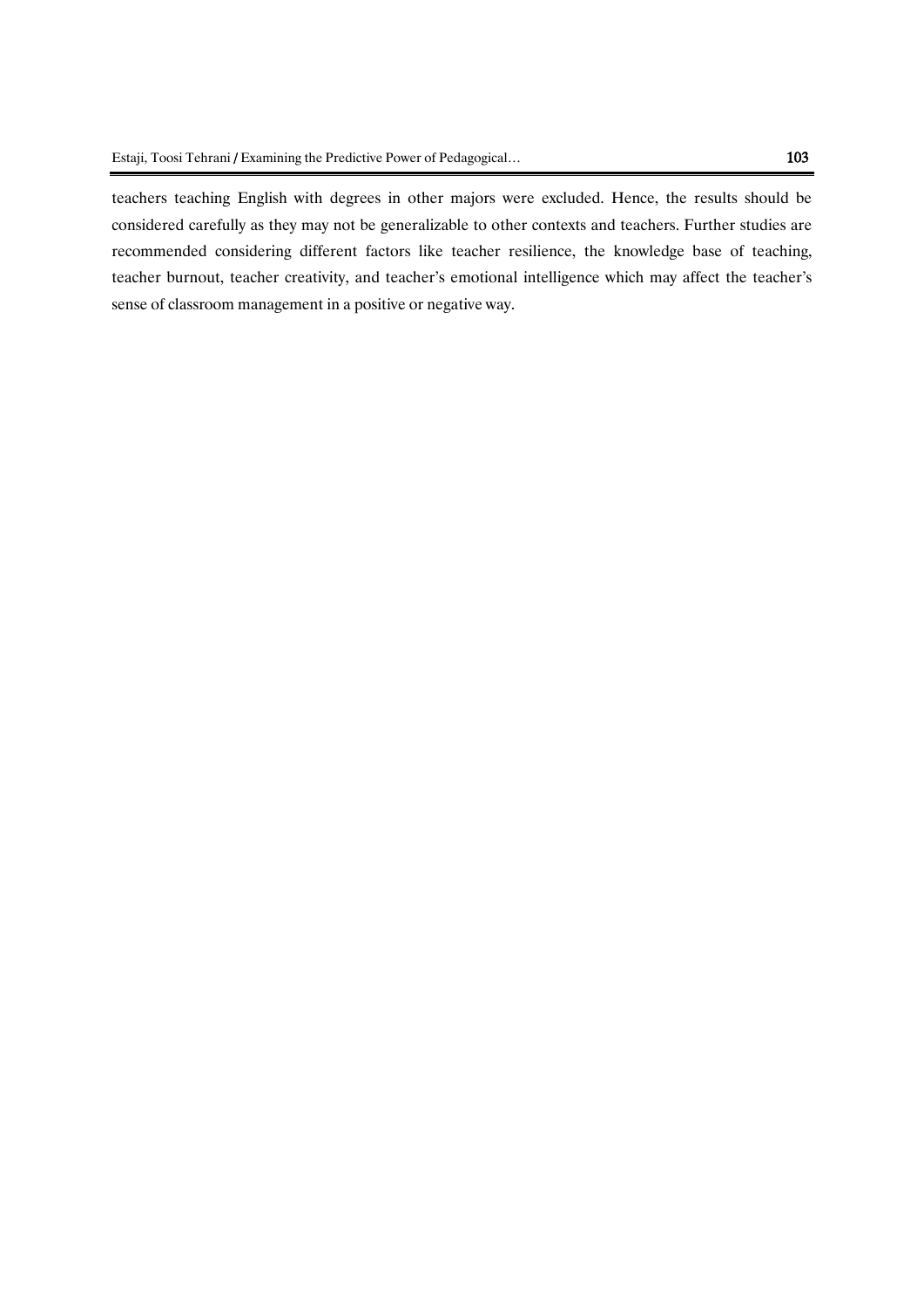# References

- Akbari, R., Behzadpoor, F., & Dadvand, B. (2010). Development of English language teaching reflection inventory. System, 38(2), 211-222.
- Ansarin, A. A., Farrokhi, F., & Rahmani, M. (2015). Iranian EFL teachers' reflection levels: The role of gender, experience, and qualifications. The Asian Journal of Applied Linguistics,  $\mathcal{Z}(2)$ , 140-155.
- Babad, E. (2009). The social psychology of the classroom. Routledge.
- Babaei, M., & Abednia, A. (2016). Reflective teaching and self-efficacy beliefs: Exploring relationships in the context of teaching EFL in Iran. Australian Journal of Teacher Education, 41(9), 1-17.
- Brophy, J. (2006). History of research on classroom management. In C. M. Evertson & C. S. Weinstein (Eds.), Handbook of classroom management: Research, practice, and contemporary issues (pp. 17-46). Lawrence Erlbaum Associates.
- Brown, D., F. (2005). The significance of congruent communication in effective classroom management. The Clearing House: A Journal of Educational Strategies, Issues, and Ideas, 79(1), 12-15.
- Cornford, I. R. (2002) Reflective teaching: empirical findings and some implications for teacher education. Journal of Vocational Education and Training, 54(2), 219-235.
- Dewey, J. (1933). How we think: A re-statement of the relation of reflective thinking in the educative process. Chicago: Henry Regnery.
- Doyle, W. (1986). Classroom organization and management. In M. C. Wittrock, (Ed.), *Handbook of research* on teaching (pp. 392-431). MacMillan.
- Dunbar, C. (2004). Best practices in classroom management. Informally published manuscript, College of Education, Michigan State University, Michigan.
- Eby, J. W., Herrell, A. L., & Hicks, J. (2002). Reflective planning, teaching, and evaluation. Merrill Prentice Hall.
- Emmer, E., T., Evertson, C., M., & Anderson, L. (1980). Effective classroom management at the beginning of the school year. Elementary School Journal, 80(5), 219-231.
- Emmer, E. T., & Stough, L. M. (2001). Classroom management: A critical part of educational psychology, with implications for teacher education. Educational Psychologist, 36(2), 103-112.
- Eslami, Z. R., & Fatahi, A. (2008). Teachers' sense of self-efficacy, English proficiency, and instructional strategies: A study of nonnative EFL teachers in Iran. TESL EJ, 11(4), 1-19.
- Evertson, C., M., Emmer, E., T., Sanford, J., & Clements, B. (1983). Improving classroom management: An experiment in elementary classrooms. Elementary School Journal, 84(2), 173-188.
- Evertson, C. M., & Weinstein, C. S. (2006). Classroom management as a field of inquiry. In C. M. Evertson & C. S. Weinstein (Eds.), Handbook of classroom management: Research, practice, and contemporary issues (pp. 3-16). Lawrence Erlbaum.
- Fatemipour, H. (2013). The efficiency of the tools used for reflective teaching in ESL contexts. *Procedia-Social* and Behavioral Sciences, 93, 1398-1403.
- Flick, U. (1998). An introduction to qualitative research. Sage.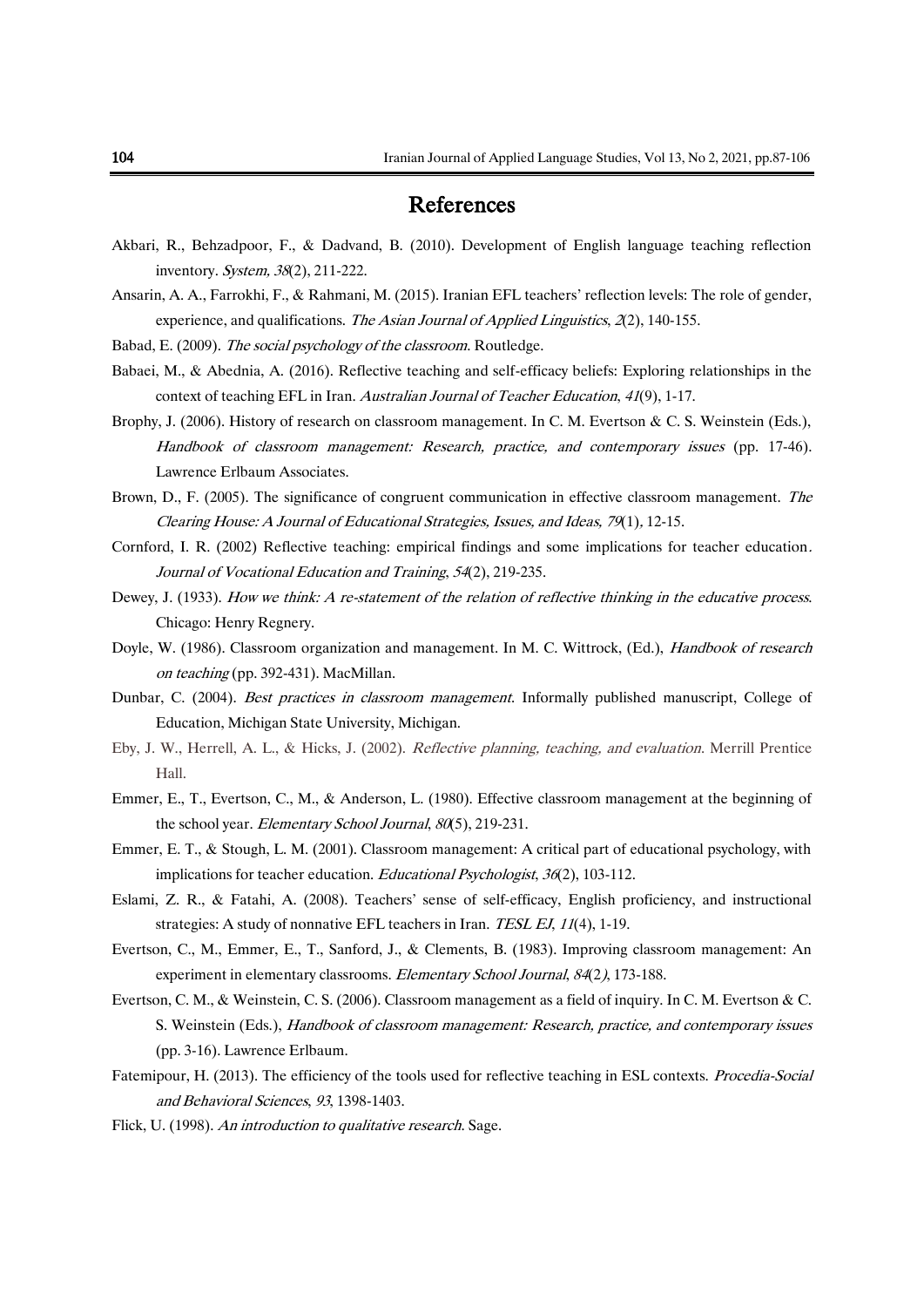- Giovannelli, M. (2003). Relationship between reflective disposition toward teaching and effective teaching. Journal of Educational Research, 96(5), 293-309. Goldstein, S., & Brooks, R. (2007). Understanding and managing children's classroom behavior (2nd ed.). Wiley.
- Jay, J. K., & Johnson, K. L. (2002). Capturing complexity: A typology of reflective practice for teacher education. Teaching and Teacher Education, 18(1), 73-85. Jones, V. (1996). Classroom management. In G. Sikula (Ed.), *Handbook of research on teacher education* (2nd ed., pp.503-521). MacMillan.
- Kuyt, J. A., Reay, G., & Freeman, R. (2001). Experiences of reflective teaching. Active Learning in Higher Education, 2(2), 128-142.
- Laslett, R., & Smith, C. (2002). Effective classroom management: A teacher's guide (2nd ed.). Routledge.
- Ledbury, R., White, I., & Darn, S. (2004). The importance of eye contact in the classroom. The Internet TESL Journal, 10(8), 11-21.
- Liou, H. C. (2001). Reflective practice in a pre-service teacher education program for high school English teachers in Taiwan, ROC. System, 29(2), 197-208.
- Little, E., & Hudson, A. (1998). Conduct problems and treatment across home and school: A review of the literature. Behaviour Change, 15(4), 213-227.
- Mack, N., Woodsong, C. M., MacQueen, K. M., Guest, G., & Namey, E. (2005). Qualitative research methods: A data collector's field guide. Research Triangle Park, NC: Family Health International.
- Malmir, A., & Mohammadi, P. (2018). Teachers' reflective teaching and self-efficacy as predicators of their professional success: A case of Iranian EFL teachers. Research in English Language Pedagogy (RELP), <sup>6</sup>(1), 117-138.
- Martin, A. J., Linfoot, K., & Stephenson, J. (1999). How teachers respond to concerns about misbehavior in their classroom. Psychology in the Schools, 36(4), 347-358.

http://dx.doi.org/10.1002/(SICI)1520-6807(199907)36:4%3C347::AID-PITS7%3E3.0.CO;2-G

- Martin, N., & Shoho, A.R. (2000, January). Teacher experience, training, & age: The influence of teacher characteristics on classroom management style. Paper presented at the annual meeting of the Southwest Educational Research Association, Dallas, TX. (ERIC Document Reproduction Service No. ED 440 963)
- Martin, N. K., & Yin, Z. (1999). Beliefs regarding classroom management style: Differences between urban and rural secondary level teachers. Journal of Research in Rural Education, 15(2), 101-5.
- Martin, N., Yin, Z., & Baldwin, B. (1998a, April). Classroom management training, class size and graduate study: Do these variables impact teachers' beliefs regarding classroom management style? Paper presented at the annual meeting of the American Educational Research Association, San Diego, CA (ERIC Document Reproduction Service No. ED 420671).
- Martin, N., Yin, Z., & Baldwin, B. (1998b). Construct validation of the Attitudes and Beliefs on Classroom Control Inventory (ABCCI). Journal of Classroom Interaction, 33(2), 6-15.
- Martin, N., Yin, Z., & Mayall, H. (2006, February). Classroom management training, teaching experience and gender: Do these variables impact teachers' attitudes and beliefs toward classroom management style? Paper presented at the annual conference of the Southwest Educational Research Association. Austin, TX.